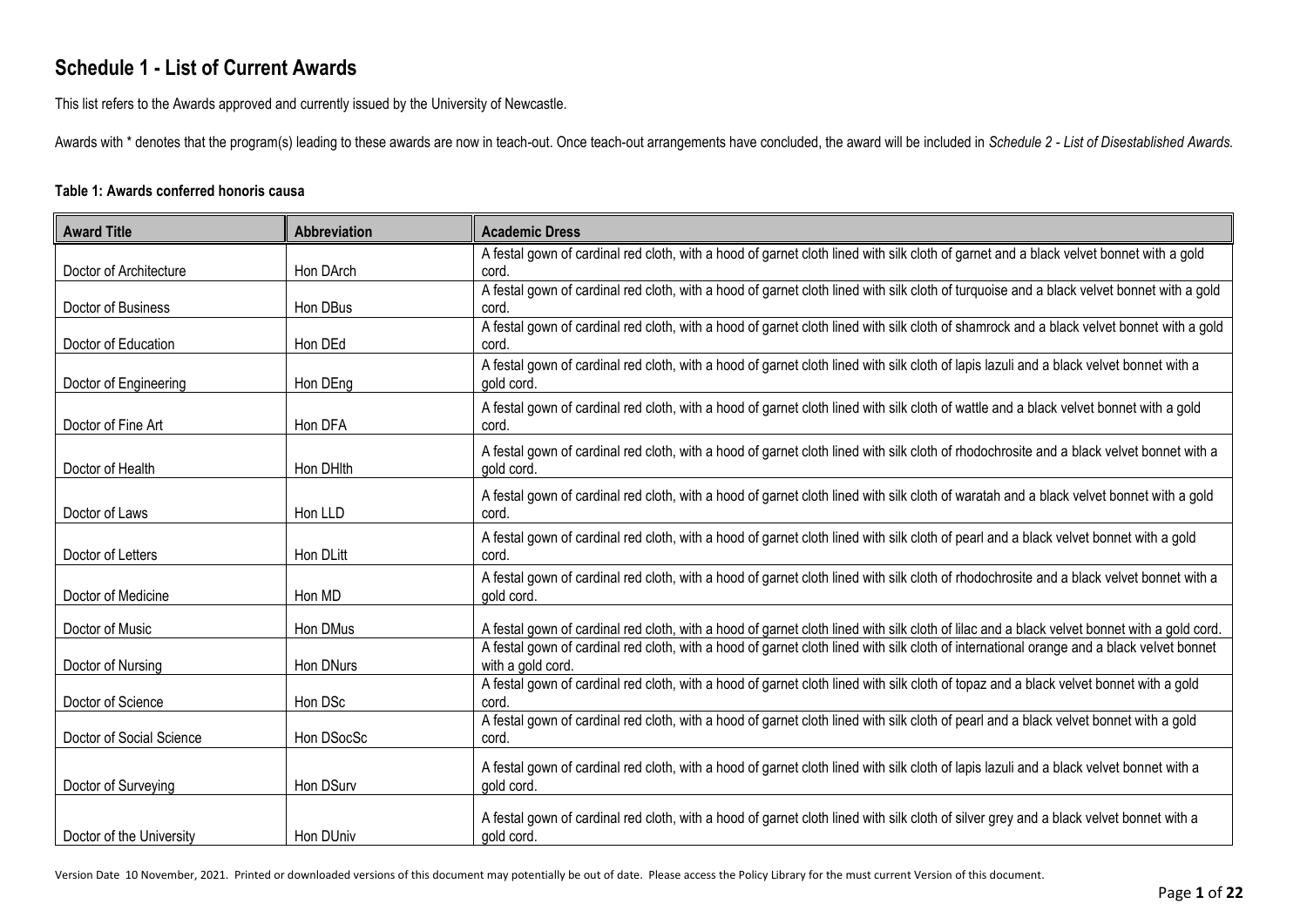## **Table 2: Enabling, Coursework and Research Awards**

| <b>Award Title</b>                                              | Abbreviation         | <b>Academic Dress</b>                                                                                                                                                                                                    |
|-----------------------------------------------------------------|----------------------|--------------------------------------------------------------------------------------------------------------------------------------------------------------------------------------------------------------------------|
| Associate Degree in Health<br>[Note: this is an Exit Award]     | AssocDegHlth         | Associate Degree students who hold no former degree shall wear a gown of black cloth and a cap of the<br>style worn by Bachelor of Arts of the University of Cambridge.                                                  |
| Associate Degree of Integrated Care in Ageing*                  | AssocDegIntegCareAge | Associate Degree students who hold no former degree shall wear a gown of black cloth and a cap of the<br>style worn by Bachelor of Arts of the University of Cambridge.                                                  |
| Associate Degree in Science<br>[Note: this is an Exit Award]    | AssocDegSc           | Associate Degree students who hold no former degree shall wear a gown of black cloth and a cap of the<br>style worn by Bachelor of Arts of the University of Cambridge.                                                  |
| Bachelor of Aboriginal Professional Practice*                   | <b>BAborProfPrac</b> | A gown of black cloth and a hood in the Cambridge style as worn by Graduates holding the degree of<br>Bachelor, lined to a depth of 5cm in wattle followed by 15cm in waratah and a black cap in the<br>Cambridge style. |
| Bachelor of Aboriginal Studies (Honours)                        | BAborStud(Hons)      | A gown of black cloth and a hood in the Cambridge style as worn by Graduates holding the degree of<br>Bachelor, lined to a depth of 5cm in wattle followed by 15cm in waratah and a black cap in the<br>Cambridge style. |
| Bachelor of Aerospace Systems Engineering (Honours)             | BAeroSysEng(Hons)    | A gown of black cloth and a hood in the Cambridge style as worn by Graduates holding the degree of<br>Bachelor, lined to a depth of 15cm in lapis lazuli and a black cap in the Cambridge style.                         |
| <b>Bachelor of Arts</b>                                         | BA                   | A gown of black cloth and a hood in the Cambridge style as worn by Graduates holding the degree of<br>Bachelor, lined to a depth of 15cm in pearl and a black cap in the Cambridge style.                                |
| Bachelor of Arts (Honours)                                      | BA(Hons)             | A gown of black cloth and a hood in the Cambridge style as worn by Graduates holding the degree of<br>Bachelor, lined to a depth of 15cm in pearl and a black cap in the Cambridge style.                                |
| <b>Bachelor of Biomedicine</b><br>[Note: this is an Exit Award] | <b>BBiomed</b>       | A gown of black cloth and a hood in the Cambridge style as worn by Graduates holding the degree of<br>Bachelor, lined to a depth of 15cm in rhodochrosite and a black cap in the Cambridge style.                        |
| <b>Bachelor of Biomedical Science</b>                           | <b>BBiomedSc</b>     | A gown of black cloth and a hood in the Cambridge style as worn by Graduates holding the degree of<br>Bachelor, lined to a depth of 15cm in rhodochrosite and a black cap in the Cambridge style.                        |
| Bachelor of Biomedical Science (Honours)                        | BBiomedSc(Hons)      | A gown of black cloth and a hood in the Cambridge style as worn by Graduates holding the degree of<br>Bachelor, lined to a depth of 15cm in rhodochrosite and a black cap in the Cambridge style.                        |
| Bachelor of Biotechnology                                       | <b>BBiotech</b>      | A gown of black cloth and a hood in the Cambridge style as worn by Graduates holding the degree of<br>Bachelor, lined to a depth of 15cm in topaz and a black cap in the Cambridge style.                                |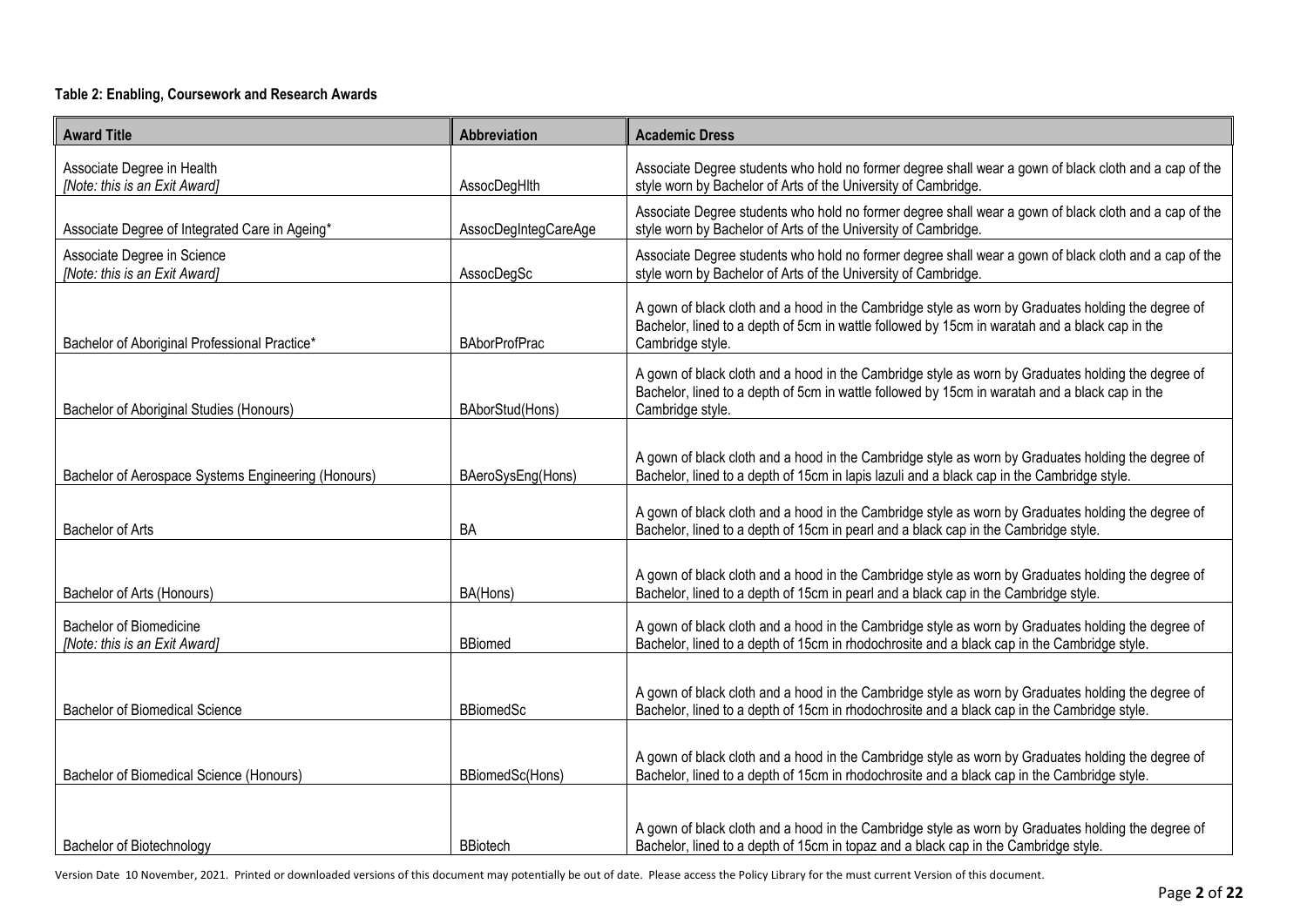| Bachelor of Biotechnology (Honours)        | BBiotech(Hons)  | A gown of black cloth and a hood in the Cambridge style as worn by Graduates holding the degree of<br>Bachelor, lined to a depth of 15cm in topaz and a black cap in the Cambridge style.        |
|--------------------------------------------|-----------------|--------------------------------------------------------------------------------------------------------------------------------------------------------------------------------------------------|
|                                            |                 |                                                                                                                                                                                                  |
|                                            |                 | A gown of black cloth and a hood in the Cambridge style as worn by Graduates holding the degree of                                                                                               |
| <b>Bachelor of Business</b>                | <b>BBus</b>     | Bachelor, lined to a depth of 15cm in turquoise and a black cap in the Cambridge style.                                                                                                          |
|                                            |                 | A gown of black cloth and a hood in the Cambridge style as worn by Graduates holding the degree of                                                                                               |
| <b>Bachelor of Business Analytics</b>      | <b>BBA</b>      | Bachelor, lined to a depth of 15cm in turquoise and a black cap in the Cambridge style.                                                                                                          |
|                                            |                 |                                                                                                                                                                                                  |
| Bachelor of Business (Honours)             | BBus(Hons)      | A gown of black cloth and a hood in the Cambridge style as worn by Graduates holding the degree of<br>Bachelor, lined to a depth of 15cm in turquoise and a black cap in the Cambridge style.    |
|                                            |                 |                                                                                                                                                                                                  |
| Bachelor of Chemical Engineering (Honours) | BChemEng(Hons)  | A gown of black cloth and a hood in the Cambridge style as worn by Graduates holding the degree of<br>Bachelor, lined to a depth of 15cm in lapis lazuli and a black cap in the Cambridge style. |
|                                            |                 |                                                                                                                                                                                                  |
| Bachelor of Civil Engineering (Honours)    | BCivilEng(Hons) | A gown of black cloth and a hood in the Cambridge style as worn by Graduates holding the degree of<br>Bachelor, lined to a depth of 15cm in lapis lazuli and a black cap in the Cambridge style. |
|                                            |                 |                                                                                                                                                                                                  |
| Bachelor of Climate Science and Adaptation | <b>BCSA</b>     | A gown of black cloth and a hood in the Cambridge style as worn by Graduates holding the degree of<br>Bachelor, lined to a depth of 15cm in topaz and a black cap in the Cambridge style.        |
|                                            |                 |                                                                                                                                                                                                  |
| Bachelor of Coastal and Marine Science     | <b>BCMSc</b>    | A gown of black cloth and a hood in the Cambridge style as worn by Graduates holding the degree of<br>Bachelor, lined to a depth of 15cm in topaz and a black cap in the Cambridge style.        |
|                                            |                 |                                                                                                                                                                                                  |
| <b>Bachelor of Commerce</b>                |                 | A gown of black cloth and a hood in the Cambridge style as worn by Graduates holding the degree of                                                                                               |
|                                            | <b>BCom</b>     | Bachelor, lined to a depth of 15cm in turquoise and a black cap in the Cambridge style.                                                                                                          |
|                                            |                 | A gown of black cloth and a hood in the Cambridge style as worn by Graduates holding the degree of                                                                                               |
| Bachelor of Commerce (Honours)             | BCom(Hons)      | Bachelor, lined to a depth of 15cm in turquoise and a black cap in the Cambridge style.                                                                                                          |
|                                            |                 |                                                                                                                                                                                                  |
| <b>Bachelor of Communication</b>           | <b>BComn</b>    | A gown of black cloth and a hood in the Cambridge style as worn by Graduates holding the degree of<br>Bachelor, lined to a depth of 15cm in wattle and a black cap in the Cambridge style.       |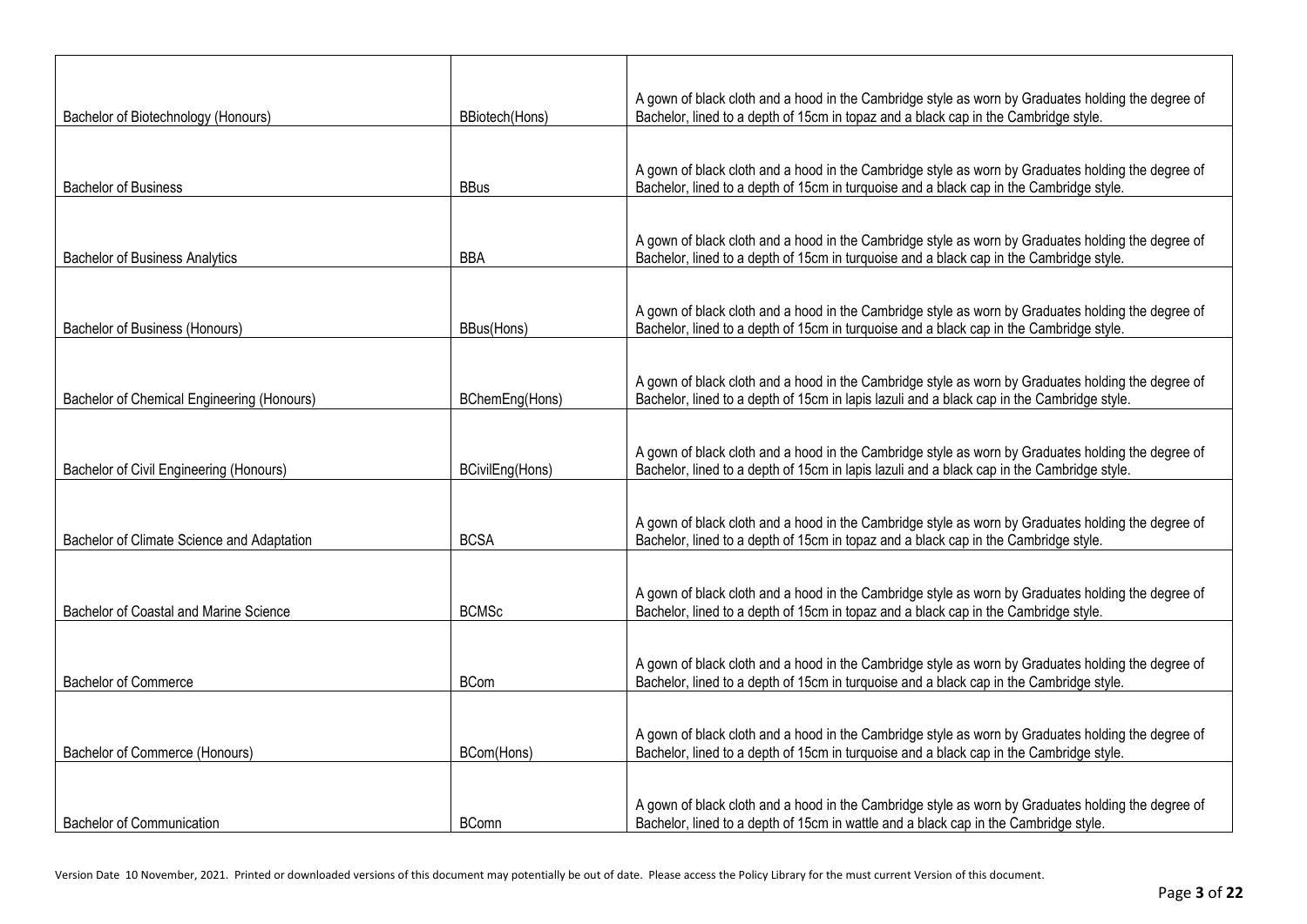| <b>Bachelor of Communication (Honours)</b>               | BComn(Hons)          | A gown of black cloth and a hood in the Cambridge style as worn by Graduates holding the degree of<br>Bachelor, lined to a depth of 15cm in wattle and a black cap in the Cambridge style.       |
|----------------------------------------------------------|----------------------|--------------------------------------------------------------------------------------------------------------------------------------------------------------------------------------------------|
|                                                          |                      |                                                                                                                                                                                                  |
| <b>Bachelor of Computer Science</b>                      | <b>BCompSci</b>      | A gown of black cloth and a hood in the Cambridge style as worn by Graduates holding the degree of<br>Bachelor, lined to a depth of 15cm in violet and a black cap in the Cambridge style.       |
|                                                          |                      |                                                                                                                                                                                                  |
| <b>Bachelor of Computing (Honours)</b>                   | BComp(Hons)f         | A gown of black cloth and a hood in the Cambridge style as worn by Graduates holding the degree of<br>Bachelor, lined to a depth of 15cm in violet and a black cap in the Cambridge style.       |
|                                                          |                      |                                                                                                                                                                                                  |
| Bachelor of Computer Systems Engineering (Honours)       | BCompSysEng(Hons)    | A gown of black cloth and a hood in the Cambridge style as worn by Graduates holding the degree of<br>Bachelor, lined to a depth of 15cm in lapis lazuli and a black cap in the Cambridge style. |
|                                                          |                      |                                                                                                                                                                                                  |
| Bachelor of Construction Management (Building) (Honours) | BConMgt(Build)(Hons) | A gown of black cloth and a hood in the Cambridge style as worn by Graduates holding the degree of<br>Bachelor, lined to a depth of 15cm in garnet and a black cap in the Cambridge style.       |
|                                                          |                      |                                                                                                                                                                                                  |
| Bachelor of Creative Industries*                         | <b>BCInd</b>         | A gown of black cloth and a hood in the Cambridge style as worn by Graduates holding the degree of<br>Bachelor, lined to a depth of 15cm in wattle and a black cap in the Cambridge style.       |
|                                                          |                      |                                                                                                                                                                                                  |
| <b>Bachelor of Criminology</b>                           | <b>BCrim</b>         | A gown of black cloth and a hood in the Cambridge style as worn by Graduates holding the degree of<br>Bachelor, lined to a depth of 15cm in Pearl and a black cap in the Cambridge style.        |
|                                                          |                      |                                                                                                                                                                                                  |
| Bachelor of Data Science                                 | <b>BDS</b>           | A gown of black cloth and a hood in the Cambridge style as worn by Graduates holding the degree of<br>Bachelor, lined to a depth of 15cm in Violet and a black cap in the Cambridge style.       |
|                                                          |                      |                                                                                                                                                                                                  |
| Bachelor of Design (Architecture)                        | BDes(Arch)           | A gown of black cloth and a hood in the Cambridge style as worn by Graduates holding the degree of<br>Bachelor, lined to a depth of 15cm in garnet and a black cap in the Cambridge style.       |
|                                                          |                      |                                                                                                                                                                                                  |
| <b>Bachelor of Development Studies</b>                   | <b>BDevStud</b>      | A gown of black cloth and a hood in the Cambridge style as worn by Graduates holding the degree of<br>Bachelor, lined to a depth of 15 cm in topaz and a black cap in the Cambridge style.       |
| Bachelor of Development Studies (Honours)                | BDevStud(Hons)       | A gown of black cloth and a hood in the Cambridge style as worn by Graduates holding the degree of<br>Bachelor, lined to a depth of 15cm in topaz and a black cap in the Cambridge style.        |
| Bachelor of Education (Early Childhood and Primary)      | BEd(ECPrimary)       | A gown of black cloth and a hood in the Cambridge style as worn by Graduates holding the degree of<br>Bachelor, lined to a depth of 15cm in shamrock and a black cap in the Cambridge style.     |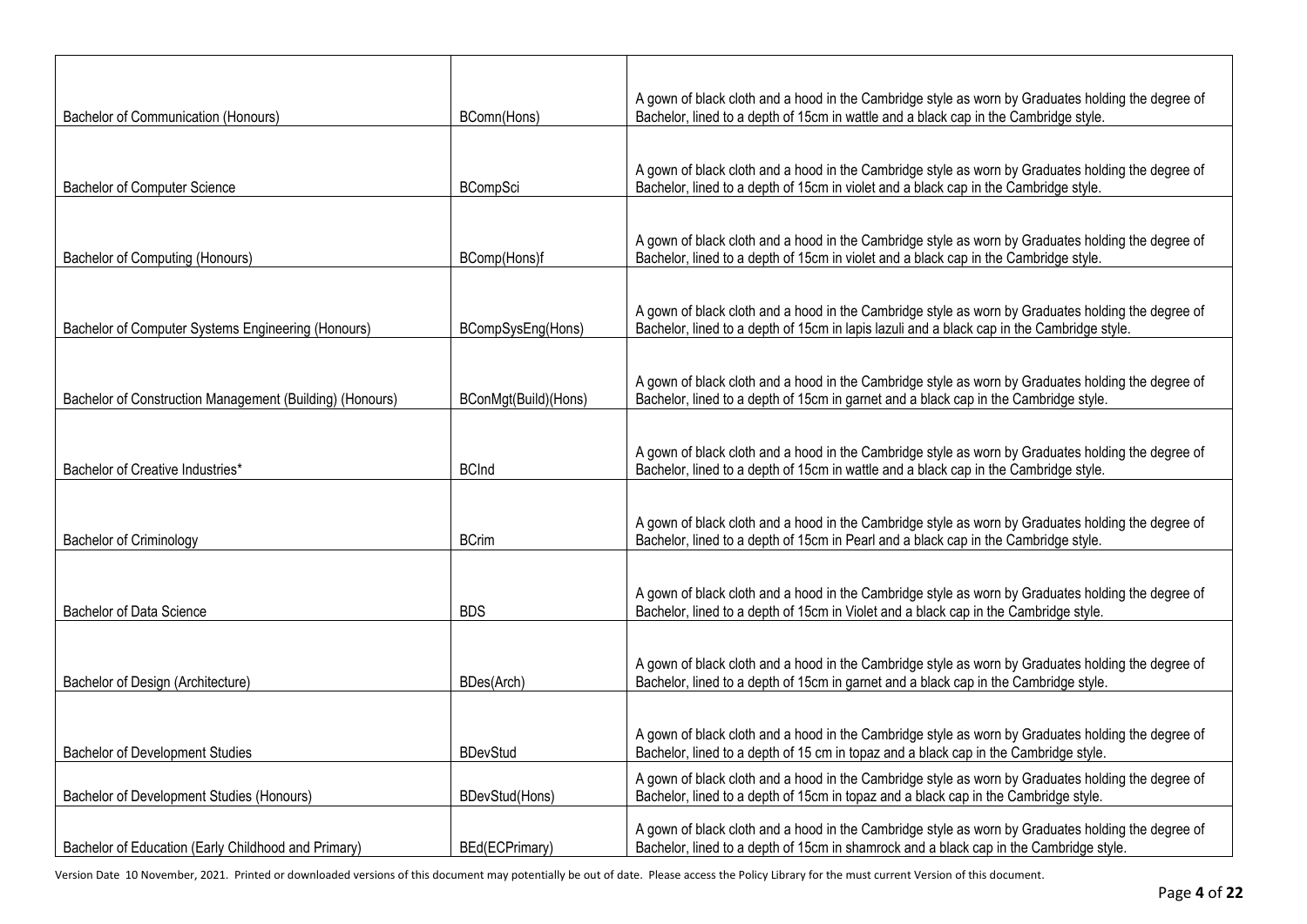| Bachelor of Education (Early Childhood and Primary Studies)          | BEd(ECPrimStud)      | A gown of black cloth and a hood in the Cambridge style as worn by Graduates holding the degree of<br>Bachelor, lined to a depth of 15cm in shamrock and a black cap in the Cambridge style.     |
|----------------------------------------------------------------------|----------------------|--------------------------------------------------------------------------------------------------------------------------------------------------------------------------------------------------|
| Bachelor of Education (Early Childhood and Primary) (Honours)        | BEd(ECPrimary)(Hons) | A gown of black cloth and a hood in the Cambridge style as worn by Graduates holding the degree of<br>Bachelor, lined to a depth of 15cm in shamrock and a black cap in the Cambridge style.     |
| Bachelor of Education (Primary)                                      | BEd(Primary)         | A gown of black cloth and a hood in the Cambridge style as worn by Graduates holding the degree of<br>Bachelor, lined to a depth of 15cm in shamrock and a black cap in the Cambridge style.     |
| <b>Bachelor of Education (Primary Studies)</b>                       | BEd(PrimStud)        | A gown of black cloth and a hood in the Cambridge style as worn by Graduates holding the degree of<br>Bachelor, lined to a depth of 15cm in shamrock and a black cap in the Cambridge style.     |
| Bachelor of Education (Primary) (Honours)                            | BEd(Primary)(Hons)   | A gown of black cloth and a hood in the Cambridge style as worn by Graduates holding the degree of<br>Bachelor, lined to a depth of 15cm in shamrock and a black cap in the Cambridge style.     |
| Bachelor of Education (Secondary)                                    | BEd(Secondary)       | A gown of black cloth and a hood in the Cambridge style as worn by Graduates holding the degree of<br>Bachelor, lined to a depth of 15cm in shamrock and a black cap in the Cambridge style.     |
| Bachelor of Education (Secondary Studies)                            | BEd(SecondaryStud)   | A gown of black cloth and a hood in the Cambridge style as worn by Graduates holding the degree of<br>Bachelor, lined to a depth of 15cm in shamrock and a black cap in the Cambridge style.     |
| Bachelor of Education (Secondary) (Honours)                          | BEd(Secondary)(Hons) | A gown of black cloth and a hood in the Cambridge style as worn by Graduates holding the degree of<br>Bachelor, lined to a depth of 15cm in shamrock and a black cap in the Cambridge style.     |
| <b>Bachelor of Education Studies</b><br>[Note this is an Exit Award] | <b>BEdSt</b>         | A gown of black cloth and a hood in the Cambridge style as worn by Graduates holding the degree of<br>Bachelor, lined to a depth of 15cm in shamrock and a black cap in the Cambridge style.     |
| Bachelor of Electrical and Electronic Engineering (Honours)          | BElec&ElectEng(Hons) | A gown of black cloth and a hood in the Cambridge style as worn by Graduates holding the degree of<br>Bachelor, lined to a depth of 15cm in lapis lazuli and a black cap in the Cambridge style. |
| Bachelor of Engineering*<br>[all disciplines]                        | <b>BEng</b>          | A gown of black cloth and a hood in the Cambridge style as worn by Graduates holding the degree of<br>Bachelor, lined to a depth of 15cm in lapis lazuli and a black cap in the Cambridge style. |
| Bachelor of Engineering (Honours) (Chemical)*                        | BEng(Hons)(Chem)     | A gown of black cloth and a hood in the Cambridge style as worn by Graduates holding the degree of<br>Bachelor, lined to a depth of 15cm in lapis lazuli and a black cap in the Cambridge style. |
| Bachelor of Engineering (Honours) (Civil)*                           | BEng(Hons)(Civil)    | A gown of black cloth and a hood in the Cambridge style as worn by Graduates holding the degree of<br>Bachelor, lined to a depth of 15cm in lapis lazuli and a black cap in the Cambridge style. |
| Bachelor of Engineering (Honours) (Computer)*                        | BEng(Hons)(Comp)     | A gown of black cloth and a hood in the Cambridge style as worn by Graduates holding the degree of<br>Bachelor, lined to a depth of 15cm in lapis lazuli and a black cap in the Cambridge style. |
| Bachelor of Engineering (Honours) (Electrical)*                      | BEng(Hons)(Elec)     | A gown of black cloth and a hood in the Cambridge style as worn by Graduates holding the degree of<br>Bachelor, lined to a depth of 15cm in lapis lazuli and a black cap in the Cambridge style. |
| Bachelor of Engineering (Honours) (Environmental)*                   | BEng(Hons)(Env)      | A gown of black cloth and a hood in the Cambridge style as worn by Graduates holding the degree of<br>Bachelor, lined to a depth of 15cm in lapis lazuli and a black cap in the Cambridge style. |
| Bachelor of Engineering (Honours) (Mechanical)*                      | BEng(Hons)(Mech)     | A gown of black cloth and a hood in the Cambridge style as worn by Graduates holding the degree of<br>Bachelor, lined to a depth of 15cm in lapis lazuli and a black cap in the Cambridge style. |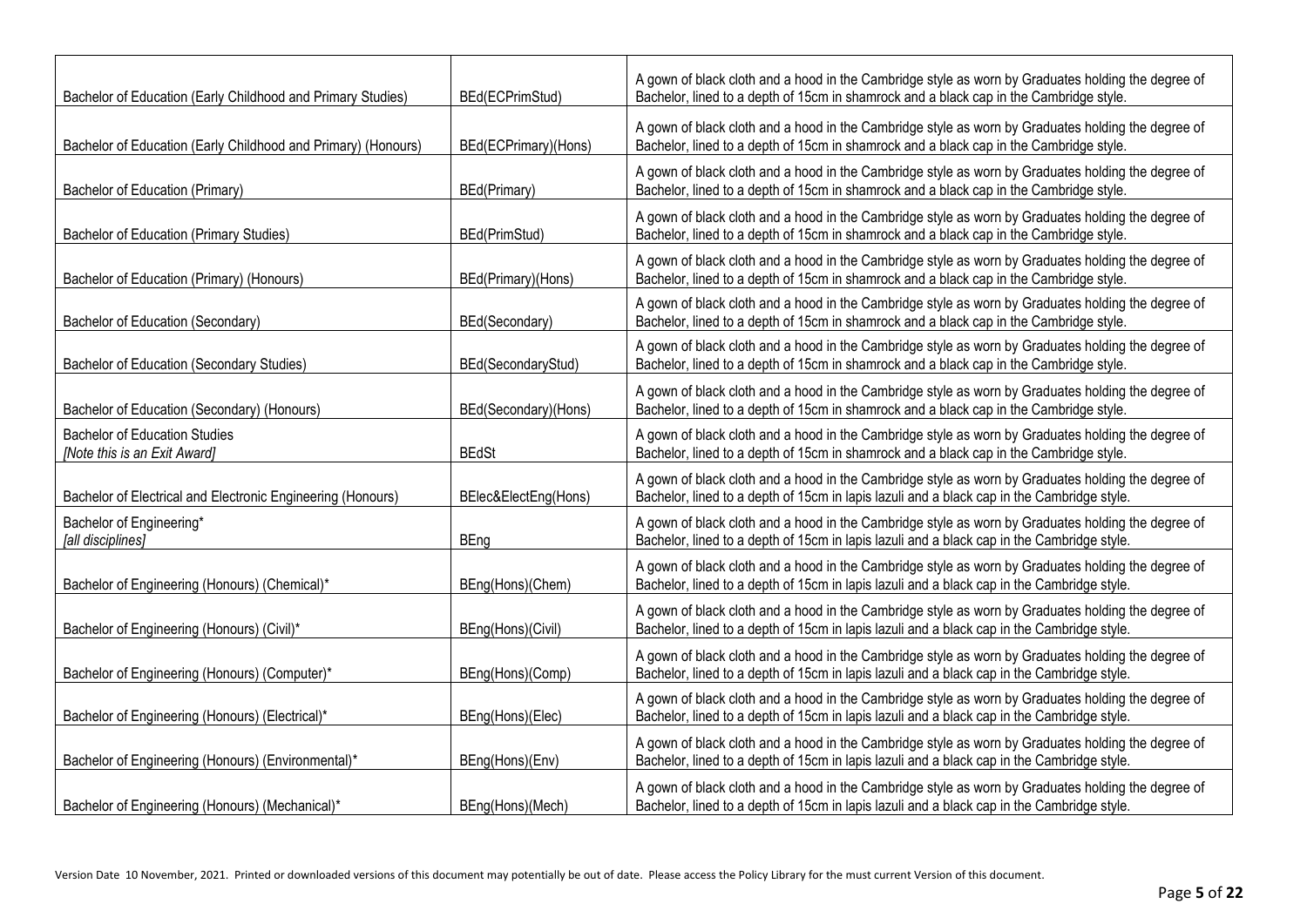|                                                              |                      | A gown of black cloth and a hood in the Cambridge style as worn by Graduates holding the degree of                                                                                                                       |
|--------------------------------------------------------------|----------------------|--------------------------------------------------------------------------------------------------------------------------------------------------------------------------------------------------------------------------|
| Bachelor of Engineering (Honours) (Mechatronics)*            | BEng(Hons)(Mecha)    | Bachelor, lined to a depth of 15cm in lapis lazuli and a black cap in the Cambridge style.                                                                                                                               |
| Bachelor of Engineering (Honours) (Software)*                | BEng(Hons)(Soft)     | A gown of black cloth and a hood in the Cambridge style as worn by Graduates holding the degree of<br>Bachelor, lined to a depth of 15cm in lapis lazuli and a black cap in the Cambridge style.                         |
| Bachelor of Engineering (Honours) (Surveying)*               | BEng(Hons)(Surv)     | A gown of black cloth and a hood in the Cambridge style as worn by Graduates holding the degree of<br>Bachelor, lined to a depth of 15cm in lapis lazuli and a black cap in the Cambridge style.                         |
| Bachelor of Engineering (Honours) (Telecommunications)*      | BEng(Hons)(Tele)     | A gown of black cloth and a hood in the Cambridge style as worn by Graduates holding the degree of<br>Bachelor, lined to a depth of 15cm in lapis lazuli and a black cap in the Cambridge style.                         |
| Bachelor of Environmental and Occupational Health and Safety | <b>BEnvOHS</b>       | A gown of black cloth and a hood in the Cambridge style as worn by Graduates holding the degree of<br>Bachelor, lined to a depth of 15cm in rhodochrosite and a black cap in the Cambridge style.                        |
| Bachelor of Environmental Engineering (Honours)              | BEnvEng(Hons)        | A gown of black cloth and a hood in the Cambridge style as worn by Graduates holding the degree of<br>Bachelor, lined to a depth of 15cm in lapis lazuli and a black cap in the Cambridge style.                         |
| Bachelor of Environmental Science and Management             | <b>BEnvScMgt</b>     | A gown of black cloth and a hood in the Cambridge style as worn by Graduates holding the degree of<br>Bachelor, lined to a depth of 15cm in topaz and a black cap in the Cambridge style.                                |
| Bachelor of Environmental Science and Management (Honours)   | BEnvScMgt(Hons)      | A gown of black cloth and a hood in the Cambridge style as worn by Graduates holding the degree of<br>Bachelor, lined to a depth of 15cm in topaz and a black cap in the Cambridge style.                                |
| Bachelor of Exercise and Sport Science                       | <b>BExSportSc</b>    | A gown of black cloth and a hood in the Cambridge style as worn by Graduates holding the degree of<br>Bachelor, lined to a depth of 15cm in topaz and a black cap in the Cambridge style.                                |
| Bachelor of Exercise and Sport Science (Honours)             | BExSportSc(Hons)     | A gown of black cloth and a hood in the Cambridge style as worn by Graduates holding the degree of<br>Bachelor, lined to a depth of 15cm in topaz and a black cap in the Cambridge style.                                |
| Bachelor of Fine Art*                                        | <b>BFA</b>           | A gown of black cloth and a hood in the Cambridge style as worn by Graduates holding the degree of<br>Bachelor, lined to a depth of 15cm in wattle and a black cap in the Cambridge style.                               |
| Bachelor of Fine Art (Honours)*                              | BFA(Hons)            | A gown of black cloth and a hood in the Cambridge style as worn by Graduates holding the degree of<br>Bachelor, lined to a depth of 15cm in wattle and a black cap in the Cambridge style.                               |
| Bachelor of Food Science and Human Nutrition                 | <b>BFoodScHumNut</b> | A gown of black cloth and a hood in the Cambridge style as worn by Graduates holding the degree of<br>Bachelor, lined to a depth of 15cm in topaz and a black cap in the Cambridge style.                                |
| Bachelor of Global Indigenous Studies                        | BGlobalIndigStud     | A gown of black cloth and a hood in the Cambridge style as worn by Graduates holding the degree of<br>Bachelor, lined to a depth of 5cm in wattle followed by 15cm in waratah and a black cap in the<br>Cambridge style. |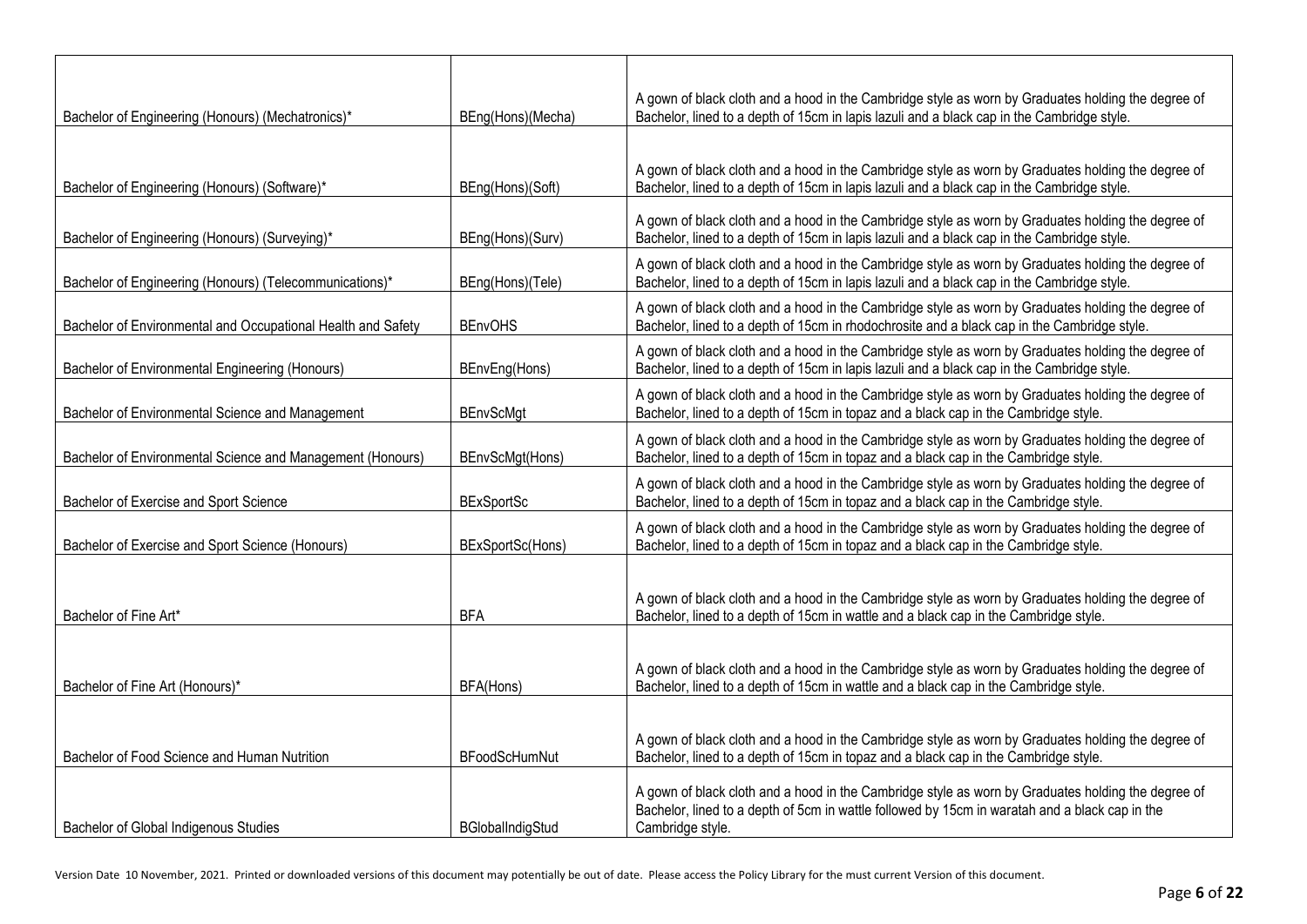| Bachelor of Food Science and Human Nutrition (Honours) | BFoodScHumNut (Hons) | A gown of black cloth and a hood in the Cambridge style as worn by Graduates holding the degree of<br>Bachelor, lined to a depth of 15cm in topaz and a black cap in the Cambridge style.         |
|--------------------------------------------------------|----------------------|---------------------------------------------------------------------------------------------------------------------------------------------------------------------------------------------------|
|                                                        |                      |                                                                                                                                                                                                   |
| Bachelor of Health<br>[Note: this is an Exit Award]    | <b>BHIth</b>         | A gown of black cloth and a hood in the Cambridge style as worn by Graduates holding the degree of<br>Bachelor, lined to a depth of 15cm in rhodochrosite and a black cap in the Cambridge style. |
|                                                        |                      |                                                                                                                                                                                                   |
| Bachelor of Health Science (Honours)                   | BHIthSc(Hons)        | A gown of black cloth and a hood in the Cambridge style as worn by Graduates holding the degree of<br>Bachelor, lined to a depth of 15cm in rhodochrosite and a black cap in the Cambridge style. |
|                                                        |                      |                                                                                                                                                                                                   |
| Bachelor of Information Technology                     | <b>BIT</b>           | A gown of black cloth and a hood in the Cambridge style as worn by Graduates holding the degree of<br>Bachelor, lined to a depth of 15cm in violet and a black cap in the Cambridge style.        |
| Bachelor of Innovation and Entrepreneurship            |                      | A gown of black cloth and a hood in the Cambridge style as worn by Graduates holding the degree of                                                                                                |
| [Note: this is an Exit Award]                          | BInno&Entre          | Bachelor, lined to a depth of 15cm in turquoise and a black cap in the Cambridge style.                                                                                                           |
|                                                        |                      |                                                                                                                                                                                                   |
| Bachelor of Laws (Honours)                             | LLB(Hons)            | A gown of black cloth and a hood in the Cambridge style as worn by Graduates holding the degree of<br>Bachelor, lined to a depth of 15cm in waratah and a black cap in the Cambridge style.       |
|                                                        |                      |                                                                                                                                                                                                   |
| Bachelor of Laws (Honours) / Diploma of Legal Practice | LLB(Hons)/DipLegPrac | A gown of black cloth and a hood in the Cambridge style as worn by Graduates holding the degree of<br>Bachelor, lined to a depth of 15cm in waratah and a black cap in the Cambridge style.       |
|                                                        |                      |                                                                                                                                                                                                   |
| <b>Bachelor of Mathematics</b>                         | <b>BMath</b>         | A gown of black cloth and a hood in the Cambridge style as worn by Graduates holding the degree of<br>Bachelor, lined to a depth of 15cm in topaz and a black cap in the Cambridge style.         |
|                                                        |                      |                                                                                                                                                                                                   |
| Bachelor of Mathematics (Advanced)                     | <b>BMathAdv</b>      | A gown of black cloth and a hood in the Cambridge style as worn by Graduates holding the degree of<br>Bachelor, lined to a depth of 15cm in topaz and a black cap in the Cambridge style.         |
|                                                        |                      |                                                                                                                                                                                                   |
| <b>Bachelor of Mathematics (Honours)</b>               | BMath(Hons)          | A gown of black cloth and a hood in the Cambridge style as worn by Graduates holding the degree of<br>Bachelor, lined to a depth of 15cm in topaz and a black cap in the Cambridge style.         |
|                                                        |                      |                                                                                                                                                                                                   |
| Bachelor of Mechanical Engineering (Honours)           | BMechEng(Hons)       | A gown of black cloth and a hood in the Cambridge style as worn by Graduates holding the degree of<br>Bachelor, lined to a depth of 15cm in lapis lazuli and a black cap in the Cambridge style.  |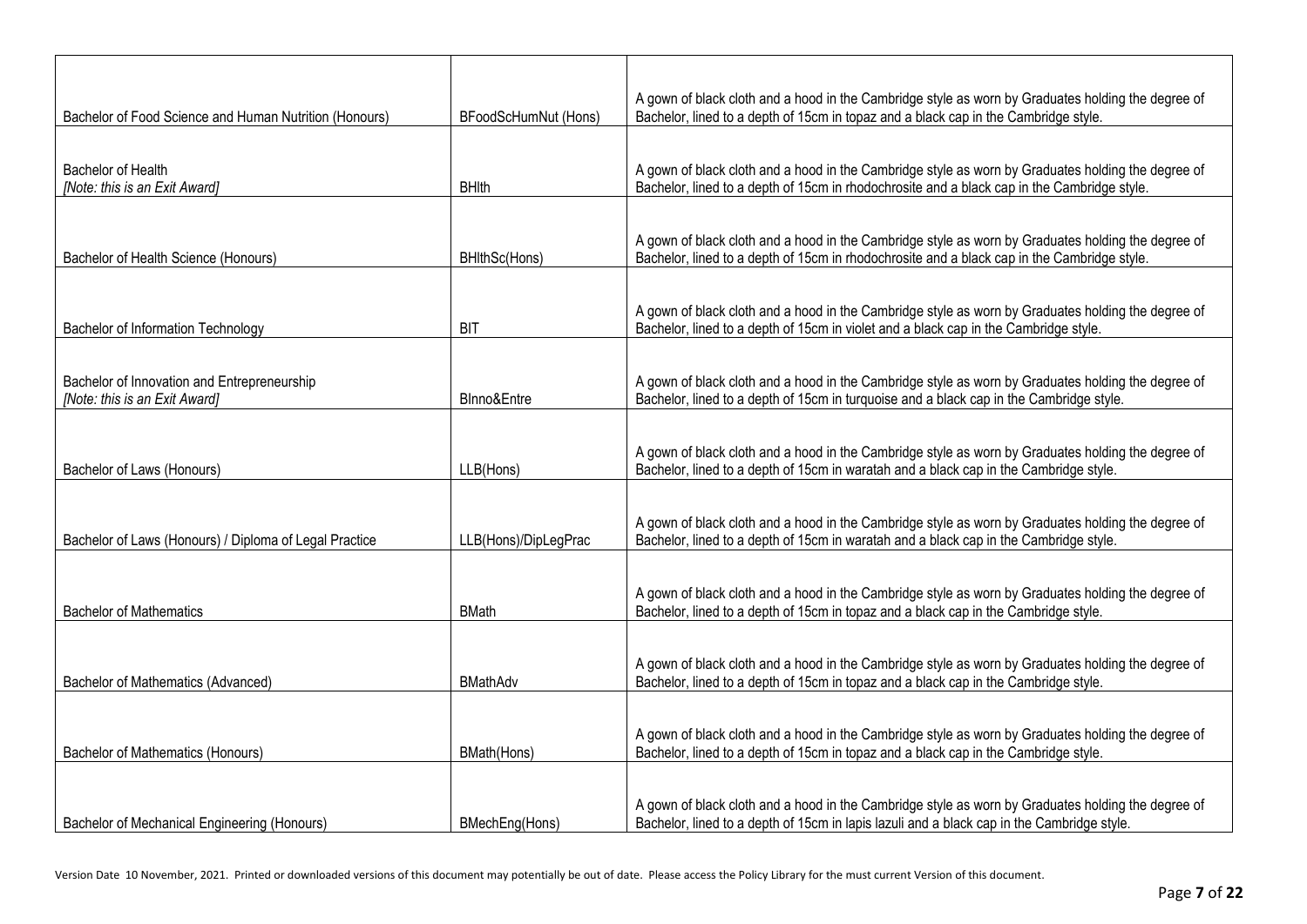| Bachelor of Mechatronics Engineering (Honours)                              | BMechaEng(Hons)     | A gown of black cloth and a hood in the Cambridge style as worn by Graduates holding the degree of<br>Bachelor, lined to a depth of 15cm in lapis lazuli and a black cap in the Cambridge style.         |
|-----------------------------------------------------------------------------|---------------------|----------------------------------------------------------------------------------------------------------------------------------------------------------------------------------------------------------|
|                                                                             |                     |                                                                                                                                                                                                          |
|                                                                             |                     | A gown of black cloth and a hood in the Cambridge style as worn by Graduates holding the degree of                                                                                                       |
| Bachelor of Medical Engineering (Honours)                                   | BMedEng(Hons)       | Bachelor, lined to a depth of 15cm in lapis lazuli and a black cap in the Cambridge style.                                                                                                               |
|                                                                             |                     |                                                                                                                                                                                                          |
| Bachelor of Medical Radiation Science (Honours) (Diagnostic<br>Radiography) | BMedRadSc(Hons)(DR) | A gown of black cloth and a hood in the Cambridge style as worn by Graduates holding the degree of<br>Bachelor, lined to a depth of 15cm in rhodochrosite and a black cap in the Cambridge style.        |
|                                                                             |                     |                                                                                                                                                                                                          |
| Bachelor of Medical Radiation Science (Honours) (Nuclear<br>Medicine)       | BMedRadSc(Hons)(NM) | A gown of black cloth and a hood in the Cambridge style as worn by Graduates holding the degree of<br>Bachelor, lined to a depth of 15cm in rhodochrosite and a black cap in the Cambridge style.        |
|                                                                             |                     |                                                                                                                                                                                                          |
| Bachelor of Medical Radiation Science (Honours) (Radiation<br>Therapy)      | BMedRadSc(Hons)(RT) | A gown of black cloth and a hood in the Cambridge style as worn by Graduates holding the degree of<br>Bachelor, lined to a depth of 15cm in rhodochrosite and a black cap in the Cambridge style.        |
|                                                                             |                     |                                                                                                                                                                                                          |
| <b>Bachelor of Medical Science</b><br>[Note: this is an Exit Award]         | <b>BMedSc</b>       | A gown of black cloth and a hood in the Cambridge style as worn by Graduates holding the degree of<br>Bachelor, lined to a depth of 15cm in rhodochrosite and a black cap in the Cambridge style.        |
| Bachelor of Medical Science and Doctor of Medicine                          | BMedSc&MD           | A gown of black cloth and a hood as worn by Masters of Arts of the University of Cambridge, fully lined<br>in rhodochrosite and a black cap in the Cambridge style.                                      |
|                                                                             |                     |                                                                                                                                                                                                          |
| Bachelor of Medical Science (Honours)                                       | BMedSc(Hons)        | A gown of black cloth and a hood in the Cambridge style as worn by Graduates holding the degree of<br>Bachelor, lined to a depth of 15cm in rhodochrosite and a black cap in the Cambridge style.        |
|                                                                             |                     |                                                                                                                                                                                                          |
|                                                                             |                     | A gown of black cloth and a hood in the Cambridge style as worn by Graduates holding the degree of                                                                                                       |
| Bachelor of Medicine*                                                       | <b>BMed</b>         | Bachelor, lined to a depth of 15cm in rhodochrosite and a black cap in the Cambridge style.                                                                                                              |
|                                                                             |                     |                                                                                                                                                                                                          |
| Bachelor of Midwifery                                                       | <b>BMid</b>         | A gown of black cloth and a hood in the Cambridge style as worn by Graduates holding the degree of<br>Bachelor, lined to a depth of 15cm in international orange and a black cap in the Cambridge style. |
|                                                                             |                     |                                                                                                                                                                                                          |
|                                                                             |                     | A gown of black cloth and a hood in the Cambridge style as worn by Graduates holding the degree of                                                                                                       |
| Bachelor of Midwifery (Honours)                                             | BMid(Hons)          | Bachelor, lined to a depth of 15cm in international orange and a black cap in the Cambridge style.                                                                                                       |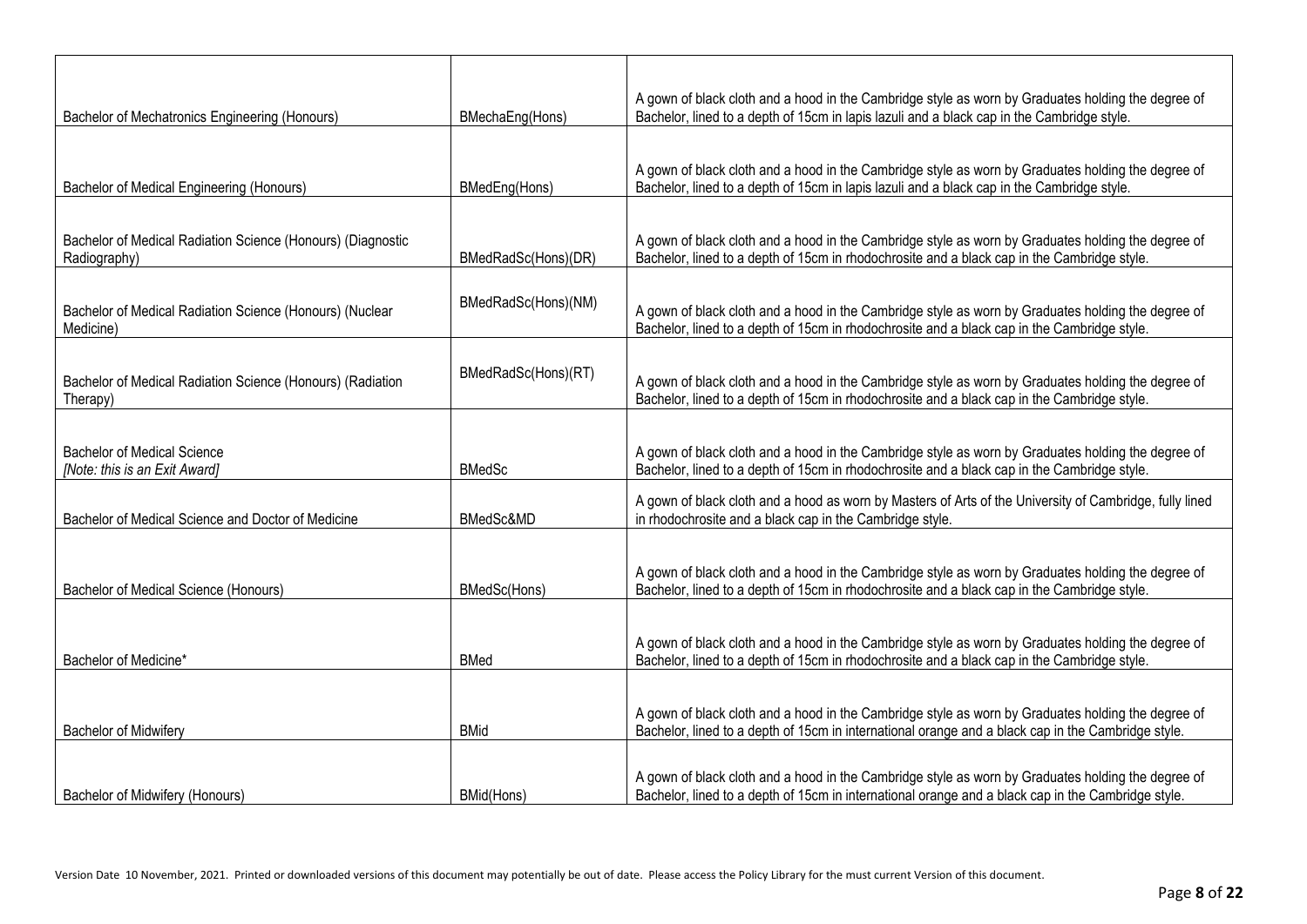| Bachelor of Music*                                  | <b>BMus</b>         | A gown of black cloth and a hood in the Cambridge style as worn by Graduates holding the degree of<br>Bachelor, lined to a depth of 15cm in lilac and a black cap in the Cambridge style.                |
|-----------------------------------------------------|---------------------|----------------------------------------------------------------------------------------------------------------------------------------------------------------------------------------------------------|
| Bachelor of Music (Honours)*                        | BMus(Hons)          | A gown of black cloth and a hood in the Cambridge style as worn by Graduates holding the degree of<br>Bachelor, lined to a depth of 15cm in lilac and a black cap in the Cambridge style.                |
| Bachelor of Music and Performing Arts               | <b>BMusPerfArts</b> | A gown of black cloth and a hood in the Cambridge style as worn by Graduates holding the degree of<br>Bachelor, lined to a depth of 15cm in lilac and a black cap in the Cambridge style.                |
| Bachelor of Music and Performing Arts (Honours)     | BMusPerfArts(Hons)  | A gown of black cloth and a hood in the Cambridge style as worn by Graduates holding the degree of<br>Bachelor, lined to a depth of 15cm in lilac and a black cap in the Cambridge style.                |
| Bachelor of Natural History Illustration*           | <b>BNHI</b>         | A gown of black cloth and a hood in the Cambridge style as worn by Graduates holding the degree of<br>Bachelor, lined to a depth of 15cm in wattle and a black cap in the Cambridge style.               |
| Bachelor of Natural History Illustration (Honours)* | BNHI(Hons)          | A gown of black cloth and a hood in the Cambridge style as worn by Graduates holding the degree of<br>Bachelor, lined to a depth of 15cm in wattle and a black cap in the Cambridge style.               |
| <b>Bachelor of Nursing</b>                          | <b>BNurs</b>        | A gown of black cloth and a hood in the Cambridge style as worn by Graduates holding the degree of<br>Bachelor, lined to a depth of 15cm in international orange and a black cap in the Cambridge style. |
| Bachelor of Nursing (Honours)                       | <b>BNurs(Hons)</b>  | A gown of black cloth and a hood in the Cambridge style as worn by Graduates holding the degree of<br>Bachelor, lined to a depth of 15cm in international orange and a black cap in the Cambridge style. |
| Bachelor of Nutrition and Dietetics (Honours)       | BND(Hons)           | A gown of black cloth and a hood in the Cambridge style as worn by Graduates holding the degree of<br>Bachelor, lined to a depth of 15cm in rhodochrosite and a black cap in the Cambridge style.        |
| Bachelor of Occupational Therapy (Honours)          | BOccThy(Hons)       | A gown of black cloth and a hood in the Cambridge style as worn by Graduates holding the degree of<br>Bachelor, lined to a depth of 15cm in rhodochrosite and a black cap in the Cambridge style.        |
| Bachelor of Oral Health Therapy                     | <b>BOHThy</b>       | A gown of black cloth and a hood in the Cambridge style as worn by Graduates holding the degree of<br>Bachelor, lined to a depth of 15cm in rhodochrosite and a black cap in the Cambridge style.        |
| Bachelor of Pharmacy (Honours)                      | BPharm(Hons)        | A gown of black cloth and a hood in the Cambridge style as worn by Graduates holding the degree of<br>Bachelor, lined to a depth of 15cm in rhodochrosite and a black cap in the Cambridge style.        |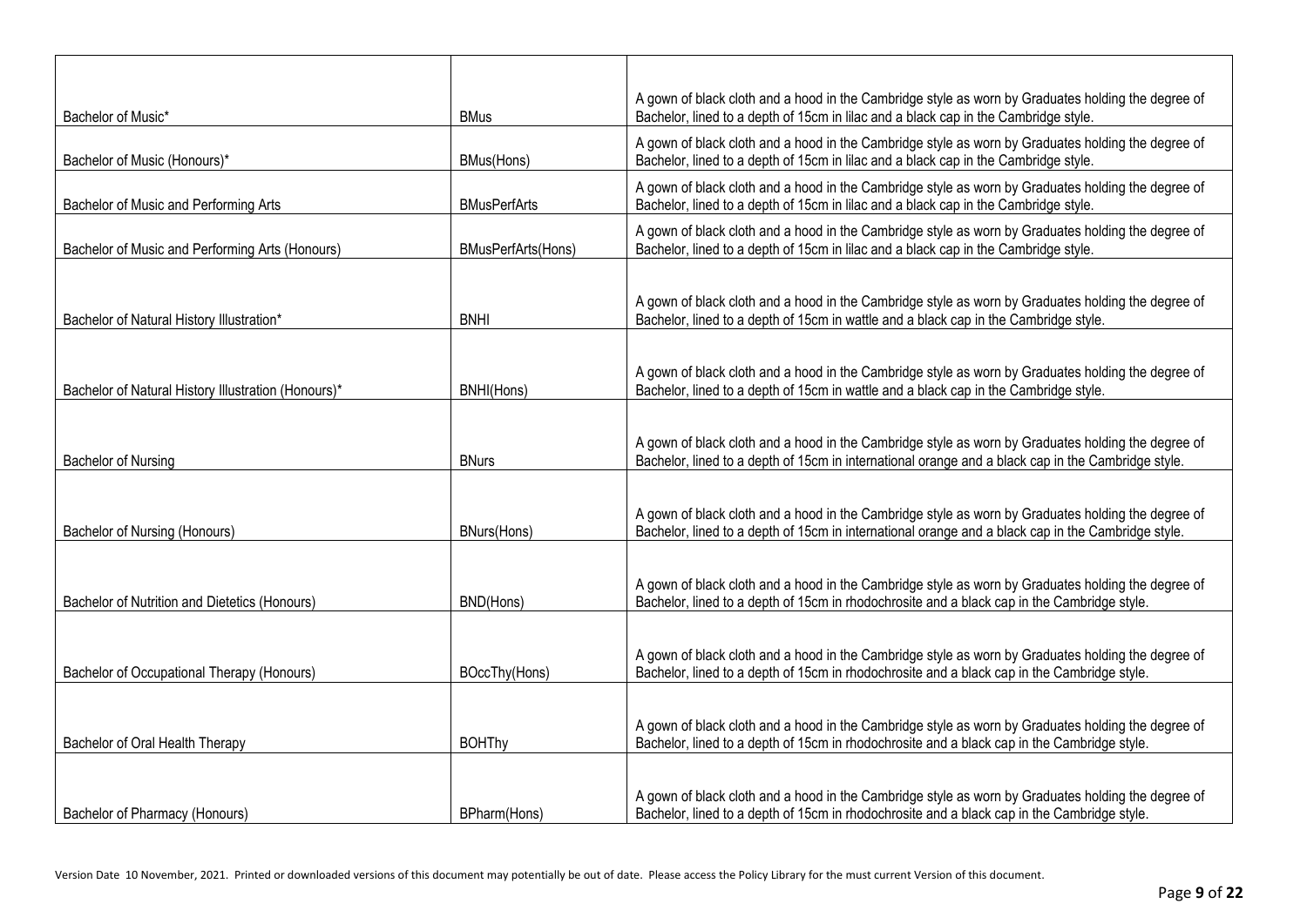|                                                    |                     | A gown of black cloth and a hood in the Cambridge style as worn by Graduates holding the degree of                                                                                        |
|----------------------------------------------------|---------------------|-------------------------------------------------------------------------------------------------------------------------------------------------------------------------------------------|
| Bachelor of Physiotherapy (Honours)                | BPhysio(Hons)       | Bachelor, lined to a depth of 15cm in rhodochrosite and a black cap in the Cambridge style.                                                                                               |
|                                                    |                     |                                                                                                                                                                                           |
|                                                    |                     | A gown of black cloth and a hood in the Cambridge style as worn by Graduates holding the degree of                                                                                        |
| Bachelor of Podiatry                               | <b>BPod</b>         | Bachelor, lined to a depth of 15cm in rhodochrosite and a black cap in the Cambridge style.                                                                                               |
|                                                    |                     |                                                                                                                                                                                           |
|                                                    |                     | A gown of black cloth and a hood in the Cambridge style as worn by Graduates holding the degree of                                                                                        |
| Bachelor of Psychological Science                  | <b>BPsychSc</b>     | Bachelor, lined to a depth of 15cm in pearl and a black cap in the Cambridge style.                                                                                                       |
|                                                    |                     |                                                                                                                                                                                           |
| Bachelor of Psychological Science (Advanced)       | BPsychScAdv         | A gown of black cloth and a hood in the Cambridge style as worn by Graduates holding the degree of<br>Bachelor, lined to a depth of 15cm in pearl and a black cap in the Cambridge style. |
|                                                    |                     |                                                                                                                                                                                           |
|                                                    |                     |                                                                                                                                                                                           |
| Bachelor of Psychological Science (Honours)        | BPsychSc(Hons)      | A gown of black cloth and a hood in the Cambridge style as worn by Graduates holding the degree of<br>Bachelor, lined to a depth of 15cm in pearl and a black cap in the Cambridge style. |
|                                                    |                     |                                                                                                                                                                                           |
|                                                    |                     | A gown of black cloth and a hood in the Cambridge style as worn by Graduates holding the degree of                                                                                        |
| Bachelor of Psychology (Honours)*                  | BPsych(Hons)        | Bachelor, lined to a depth of 15cm in pearl and a black cap in the Cambridge style.                                                                                                       |
|                                                    |                     |                                                                                                                                                                                           |
|                                                    |                     | A gown of black cloth and a hood in the Cambridge style as worn by Graduates holding the degree of                                                                                        |
| Bachelor of Public and Community Health            | <b>BPCH</b>         | Bachelor, lined to a depth of 15cm in rhodochrosite and a black cap in the Cambridge style.                                                                                               |
|                                                    |                     |                                                                                                                                                                                           |
|                                                    |                     | A gown of black cloth and a hood in the Cambridge style as worn by Graduates holding the degree of                                                                                        |
| Bachelor of Renewable Energy Engineering (Honours) | BRenEnergyEng(Hons) | Bachelor, lined to a depth of 15cm in lapis lazuli and a black cap in the Cambridge style.                                                                                                |
|                                                    |                     |                                                                                                                                                                                           |
| <b>Bachelor of Science</b>                         | <b>BSc</b>          | A gown of black cloth and a hood in the Cambridge style as worn by Graduates holding the degree of<br>Bachelor, lined to a depth of 15cm in topaz and a black cap in the Cambridge style. |
|                                                    |                     |                                                                                                                                                                                           |
|                                                    |                     |                                                                                                                                                                                           |
| Bachelor of Science (Advanced)                     | <b>BScAdv</b>       | A gown of black cloth and a hood in the Cambridge style as worn by Graduates holding the degree of<br>Bachelor, lined to a depth of 15cm in topaz and a black cap in the Cambridge style. |
|                                                    |                     |                                                                                                                                                                                           |
|                                                    |                     | A gown of black cloth and a hood in the Cambridge style as worn by Graduates holding the degree of                                                                                        |
| Bachelor of Science (Honours)                      | BSc(Hons)           | Bachelor, lined to a depth of 15cm in topaz and a black cap in the Cambridge style.                                                                                                       |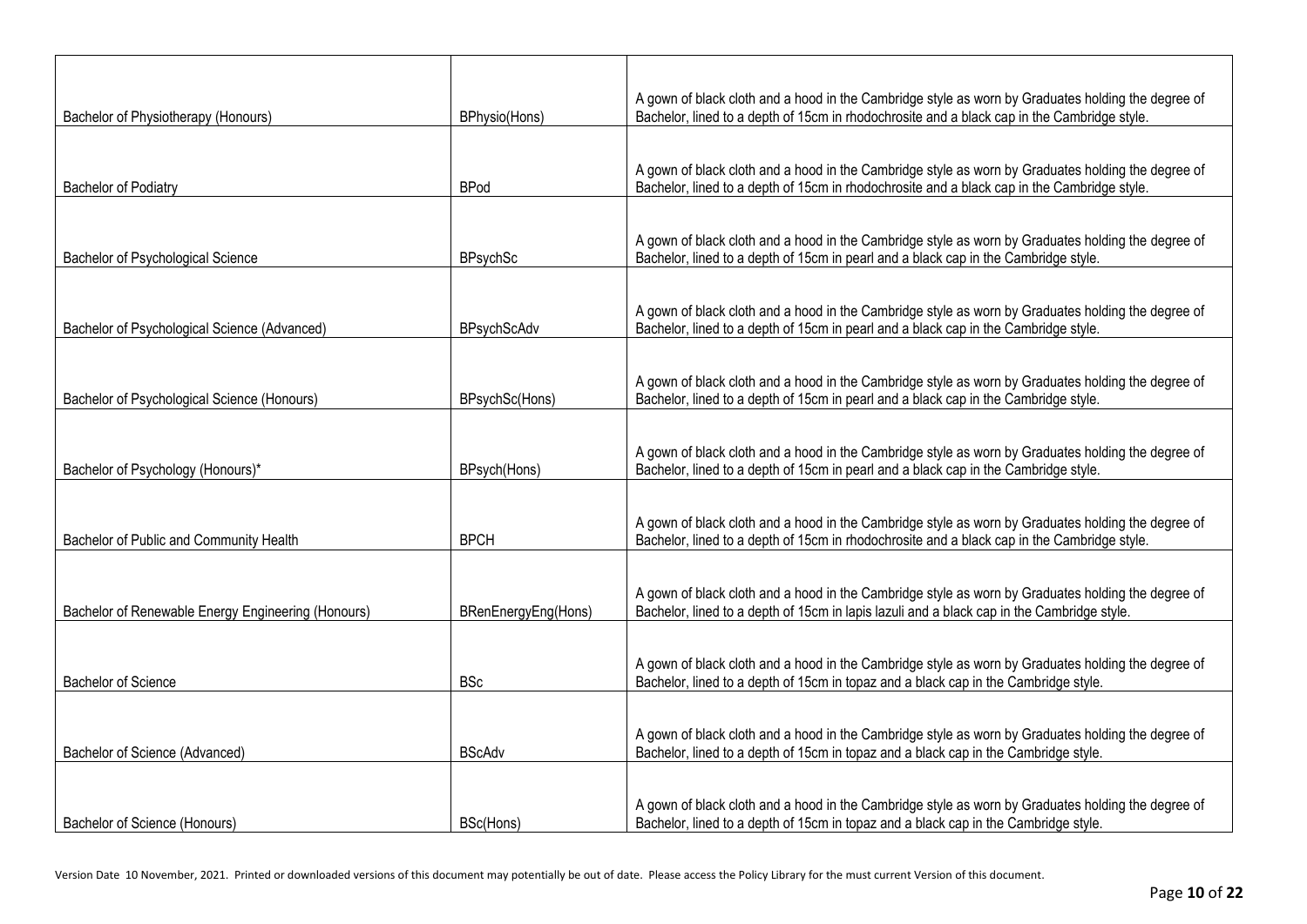| <b>Bachelor of Social Science</b>                               | <b>BSocSc</b>                     | A gown of black cloth and a hood in the Cambridge style as worn by Graduates holding the degree of<br>Bachelor, lined to a depth of 15cm in pearl and a black cap in the Cambridge style.        |
|-----------------------------------------------------------------|-----------------------------------|--------------------------------------------------------------------------------------------------------------------------------------------------------------------------------------------------|
|                                                                 |                                   |                                                                                                                                                                                                  |
| Bachelor of Social Science (Honours)                            | BSocSc(Hons)                      | A gown of black cloth and a hood in the Cambridge style as worn by Graduates holding the degree of<br>Bachelor, lined to a depth of 15cm in pearl and a black cap in the Cambridge style.        |
|                                                                 |                                   |                                                                                                                                                                                                  |
| Bachelor of Social Work (Honours)                               | BSW(Hons)                         | A gown of black cloth and a hood in the Cambridge style as worn by Graduates holding the degree of<br>Bachelor, lined to a depth of 15cm in pearl and a black cap in the Cambridge style.        |
|                                                                 |                                   |                                                                                                                                                                                                  |
| Bachelor of Software Engineering (Honours)                      | BSoftEng(Hons)                    | A gown of black cloth and a hood in the Cambridge style as worn by Graduates holding the degree of<br>Bachelor, lined to a depth of 15cm in lapis lazuli and a black cap in the Cambridge style. |
|                                                                 |                                   |                                                                                                                                                                                                  |
| Bachelor of Speech Pathology (Honours)                          | BSPath(Hons)                      | A gown of black cloth and a hood in the Cambridge style as worn by Graduates holding the degree of<br>Bachelor, lined to a depth of 15cm in pearl and a black cap in the Cambridge style.        |
|                                                                 |                                   |                                                                                                                                                                                                  |
| Bachelor of Surveying*                                          | <b>BSurv</b>                      | A gown of black cloth and a hood in the Cambridge style as worn by Graduates holding the degree of<br>Bachelor, lined to a depth of 15cm in lapis lazuli and a black cap in the Cambridge style. |
|                                                                 |                                   |                                                                                                                                                                                                  |
| Bachelor of Surveying (Honours)                                 | BSurv(Hons)                       | A gown of black cloth and a hood in the Cambridge style as worn by Graduates holding the degree of<br>Bachelor, lined to a depth of 15cm in lapis lazuli and a black cap in the Cambridge style. |
|                                                                 |                                   |                                                                                                                                                                                                  |
| Bachelor of Teaching (Early Childhood and Primary) (Honours)*   | BTeach(EarlyChild&Prim)(H<br>ons) | A gown of black cloth and a hood in the Cambridge style as worn by Graduates holding the degree of<br>Bachelor, lined to a depth of 15cm in shamrock and a black cap in the Cambridge style.     |
|                                                                 |                                   |                                                                                                                                                                                                  |
| Bachelor of Teaching (Fine Art) (Honours)*                      | BTeach(FA)(Hons)                  | A gown of black cloth and a hood in the Cambridge style as worn by Graduates holding the degree of<br>Bachelor, lined to a depth of 15cm in shamrock and a black cap in the Cambridge style.     |
|                                                                 |                                   |                                                                                                                                                                                                  |
| Bachelor of Teaching (Health and Physical Education) (Honours)* | BTeach(HPE)(Hons)                 | A gown of black cloth and a hood in the Cambridge style as worn by Graduates holding the degree of<br>Bachelor, lined to a depth of 15cm in shamrock and a black cap in the Cambridge style.     |
|                                                                 |                                   |                                                                                                                                                                                                  |
| Bachelor of Teaching (Humanities) (Honours)*                    | BTeach(Huma)(Hons)                | A gown of black cloth and a hood in the Cambridge style as worn by Graduates holding the degree of<br>Bachelor, lined to a depth of 15cm in shamrock and a black cap in the Cambridge style.     |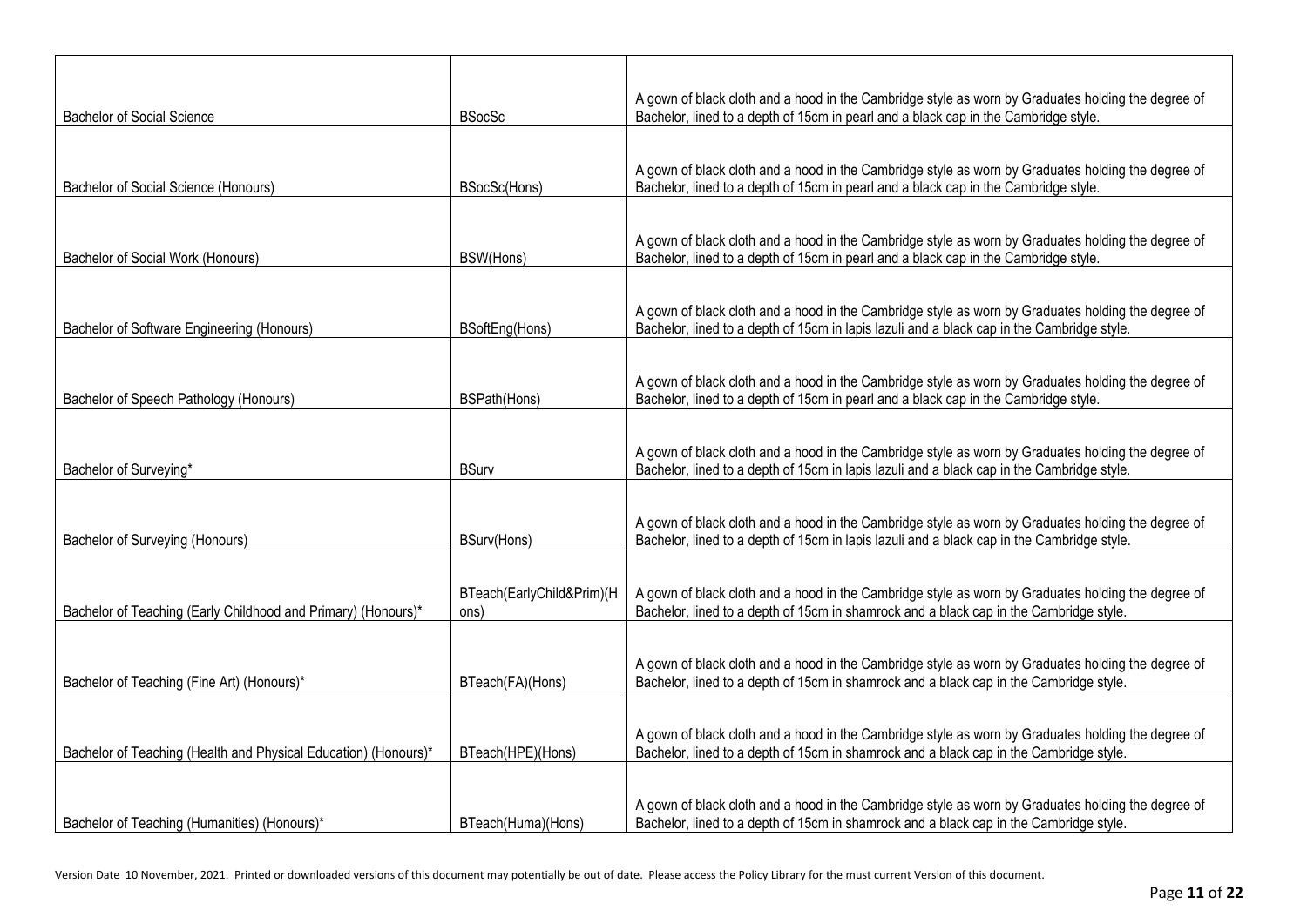|                                                    |                     | A gown of black cloth and a hood in the Cambridge style as worn by Graduates holding the degree of                                                                                          |
|----------------------------------------------------|---------------------|---------------------------------------------------------------------------------------------------------------------------------------------------------------------------------------------|
| Bachelor of Teaching (Mathematics) (Honours)*      | BTeach(Math)(Hons)  | Bachelor, lined to a depth of 15cm in shamrock and a black cap in the Cambridge style.                                                                                                      |
|                                                    |                     |                                                                                                                                                                                             |
|                                                    |                     | A gown of black cloth and a hood in the Cambridge style as worn by Graduates holding the degree of                                                                                          |
| Bachelor of Teaching (Primary) (Honours)*          | BTeach(Prim)(Hons)  | Bachelor, lined to a depth of 15cm in shamrock and a black cap in the Cambridge style.                                                                                                      |
|                                                    |                     |                                                                                                                                                                                             |
|                                                    |                     | A gown of black cloth and a hood in the Cambridge style as worn by Graduates holding the degree of                                                                                          |
| Bachelor of Teaching (Primary) / Bachelor of Arts* | BTeach(Prim)/BA     | Bachelor, lined to a depth of 15cm in shamrock and a black cap in the Cambridge style.                                                                                                      |
|                                                    |                     |                                                                                                                                                                                             |
|                                                    |                     | A gown of black cloth and a hood in the Cambridge style as worn by Graduates holding the degree of                                                                                          |
| Bachelor of Teaching (Science) (Honours)*          | BTeach(Sc)(Hons)    | Bachelor, lined to a depth of 15cm in shamrock and a black cap in the Cambridge style.                                                                                                      |
|                                                    |                     |                                                                                                                                                                                             |
|                                                    |                     | A gown of black cloth and a hood in the Cambridge style as worn by Graduates holding the degree of                                                                                          |
| Bachelor of Teaching (Technology) (Honours)*       | BTeach(Tech)(Hons)  | Bachelor, lined to a depth of 15cm in shamrock and a black cap in the Cambridge style.                                                                                                      |
|                                                    |                     |                                                                                                                                                                                             |
|                                                    |                     | A gown of black cloth and a hood in the Cambridge style as worn by Graduates holding the degree of                                                                                          |
| Bachelor of Technology (Renewable Energy Systems)* | BTech(RESys)        | Bachelor, lined to a depth of 15cm in lapis lazuli and a black cap in the Cambridge style.                                                                                                  |
|                                                    |                     |                                                                                                                                                                                             |
|                                                    |                     | A gown of black cloth and a hood in the Cambridge style as worn by Graduates holding the degree of                                                                                          |
| Bachelor of Visual Communication Design            | <b>BVCDes</b>       | Bachelor, lined to a depth of 15cm in wattle and a black cap in the Cambridge style.                                                                                                        |
|                                                    |                     |                                                                                                                                                                                             |
|                                                    |                     | A gown of black cloth and a hood in the Cambridge style as worn by Graduates holding the degree of                                                                                          |
| Bachelor of Visual Communication Design (Honours)  | <b>BVCDes(Hons)</b> | Bachelor, lined to a depth of 15cm in wattle and a black cap in the Cambridge style.<br>Diploma graduates who hold no former degree shall wear a gown of black cloth and a cap of the style |
|                                                    |                     | worn by Bachelor of Arts of the University of Cambridge.                                                                                                                                    |
| Diploma in Arts and Social Sciences                | DipASocSci          | Diploma graduates who hold no former degree shall wear a gown of black cloth and a cap of the style                                                                                         |
|                                                    |                     | worn by Bachelor of Arts of the University of Cambridge.                                                                                                                                    |
| Diploma in Built Environment                       | <b>DipBE</b>        | Diploma graduates who hold no former degree shall wear a gown of black cloth and a cap of the style                                                                                         |
|                                                    |                     | worn by Bachelor of Arts of the University of Cambridge.                                                                                                                                    |
| Diploma in Business                                | <b>DipBus</b>       | Diploma graduates who hold no former degree shall wear a gown of black cloth and a cap of the style                                                                                         |
|                                                    |                     | worn by Bachelor of Arts of the University of Cambridge.                                                                                                                                    |
| Diploma in Early Childhood Education and Care      | DipECECare          | Diploma graduates who hold no former degree shall wear a gown of black cloth and a cap of the style                                                                                         |
|                                                    |                     | worn by Bachelor of Arts of the University of Cambridge.                                                                                                                                    |
| Diploma in Education Studies                       | DipEdStud           |                                                                                                                                                                                             |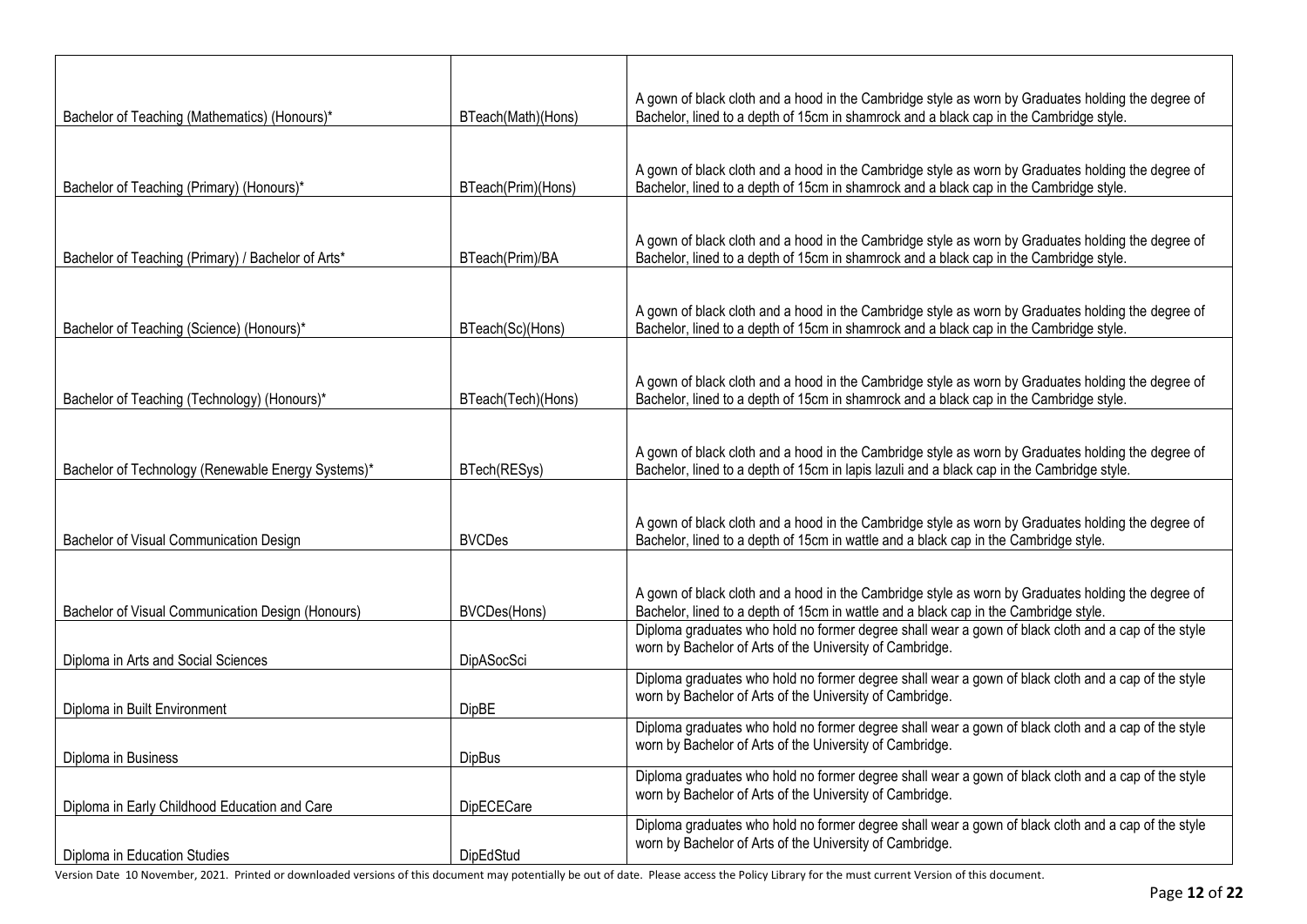|                                                                                      |                        | Diploma graduates who hold no former degree shall wear a gown of black cloth and a cap of the style                                                                         |
|--------------------------------------------------------------------------------------|------------------------|-----------------------------------------------------------------------------------------------------------------------------------------------------------------------------|
| Diploma in Engineering                                                               | DipEng                 | worn by Bachelor of Arts of the University of Cambridge.                                                                                                                    |
| Diploma in Environmental Science                                                     | DipEnvSc               | Diploma graduates who hold no former degree shall wear a gown of black cloth and a cap of the style<br>worn by Bachelor of Arts of the University of Cambridge.             |
|                                                                                      |                        | Diploma graduates who hold no former degree shall wear a gown of black cloth and a cap of the style                                                                         |
| Diploma in Information Technology                                                    | DiplT                  | worn by Bachelor of Arts of the University of Cambridge.                                                                                                                    |
| Diploma in Languages                                                                 | DipLang                | Diploma graduates who hold no former degree shall wear a gown of black cloth and a cap of the style<br>worn by Bachelor of Arts of the University of Cambridge.             |
| Diploma in Studies of Culture and Society                                            | <b>DipStCItSociety</b> | Diploma graduates who hold no former degree shall wear a gown of black cloth and a cap of the style<br>worn by Bachelor of Arts of the University of Cambridge.             |
| Diploma of Public and Community Health<br>[Note: this is an Exit Award]              | <b>DPCH</b>            | Diploma graduates who hold no former degree shall wear a gown of black cloth and a cap of the style<br>worn by Bachelor of Arts of the University of Cambridge.             |
| Diploma in Science                                                                   | <b>DipSc</b>           | Diploma graduates who hold no former degree shall wear a gown of black cloth and a cap of the style<br>worn by Bachelor of Arts of the University of Cambridge.             |
| Doctor of Business Administration*                                                   | <b>DBA</b>             | A festal masters style gown of dark blue faced with silver grey with a hood of garnet cloth lined with<br>silver grey and a black velvet bonnet with a silver cord.         |
| Doctor of Engineering                                                                | DEng                   | A festal gown of cardinal red cloth, with a hood of garnet cloth lined with silk cloth of lapis lazuli and a<br>black velvet bonnet with a gold cord.                       |
| Doctor of Laws                                                                       | <b>LLD</b>             | A festal gown of cardinal red cloth, with a hood of garnet cloth lined with silk cloth of waratah and a black<br>velvet bonnet with a gold cord.                            |
| Doctor of Letters                                                                    | <b>DLitt</b>           | A festal gown of cardinal red cloth, with a hood of garnet cloth lined with silk cloth of pearl and a black<br>velvet bonnet with a gold cord.                              |
| Doctor of Medicine                                                                   | <b>DMed</b>            | A festal gown of cardinal red cloth, with a hood of garnet cloth lined with silk cloth of rhodochrosite and a<br>black velvet bonnet with a gold cord.                      |
| Doctor of Philosophy<br>[all disciplines]                                            | PhD                    | A festal gown of garnet cloth faced with silver grey to a width of 10cm with a hood of garnet cloth lined<br>with silver grey and a black velvet bonnet with a silver cord. |
| Doctor of Science                                                                    | <b>DSc</b>             | A festal gown of cardinal red cloth, with a hood of garnet cloth lined with silk cloth of topaz and a black<br>velvet bonnet with a gold cord.                              |
| <b>Executive Master of Business Administration</b>                                   | <b>EMBA</b>            | A gown of black cloth and a hood as worn by Masters of Arts of the University of Cambridge, fully lined<br>in turquoise and a black cap in the Cambridge style.             |
|                                                                                      |                        | Postgraduate Diplomates who hold no former degree shall wear a gown of black cloth and a cap in the<br>Cambridge style as worn by graduates holding the degree of Bachelor. |
| Graduate Certificate in Applied Finance                                              | <b>GCertAppFin</b>     |                                                                                                                                                                             |
| Graduate Certificate in Applied Management (Nursing)<br>[Note this is an Exit Award] | GCertAppMgt(Nurs)      | Postgraduate Diplomates who hold no former degree shall wear a gown of black cloth and a cap in the<br>Cambridge style as worn by graduates holding the degree of Bachelor. |
|                                                                                      |                        | Postgraduate Diplomates who hold no former degree shall wear a gown of black cloth and a cap in the                                                                         |
| Graduate Certificate in Business Administration                                      | GCertBA                | Cambridge style as worn by graduates holding the degree of Bachelor.                                                                                                        |
| Graduate Certificate in Business Psychology<br>[Note: this is an Exit Award]         | <b>GCertBusPsych</b>   | Postgraduate Diplomates who hold no former degree shall wear a gown of black cloth and a cap in the<br>Cambridge style as worn by graduates holding the degree of Bachelor. |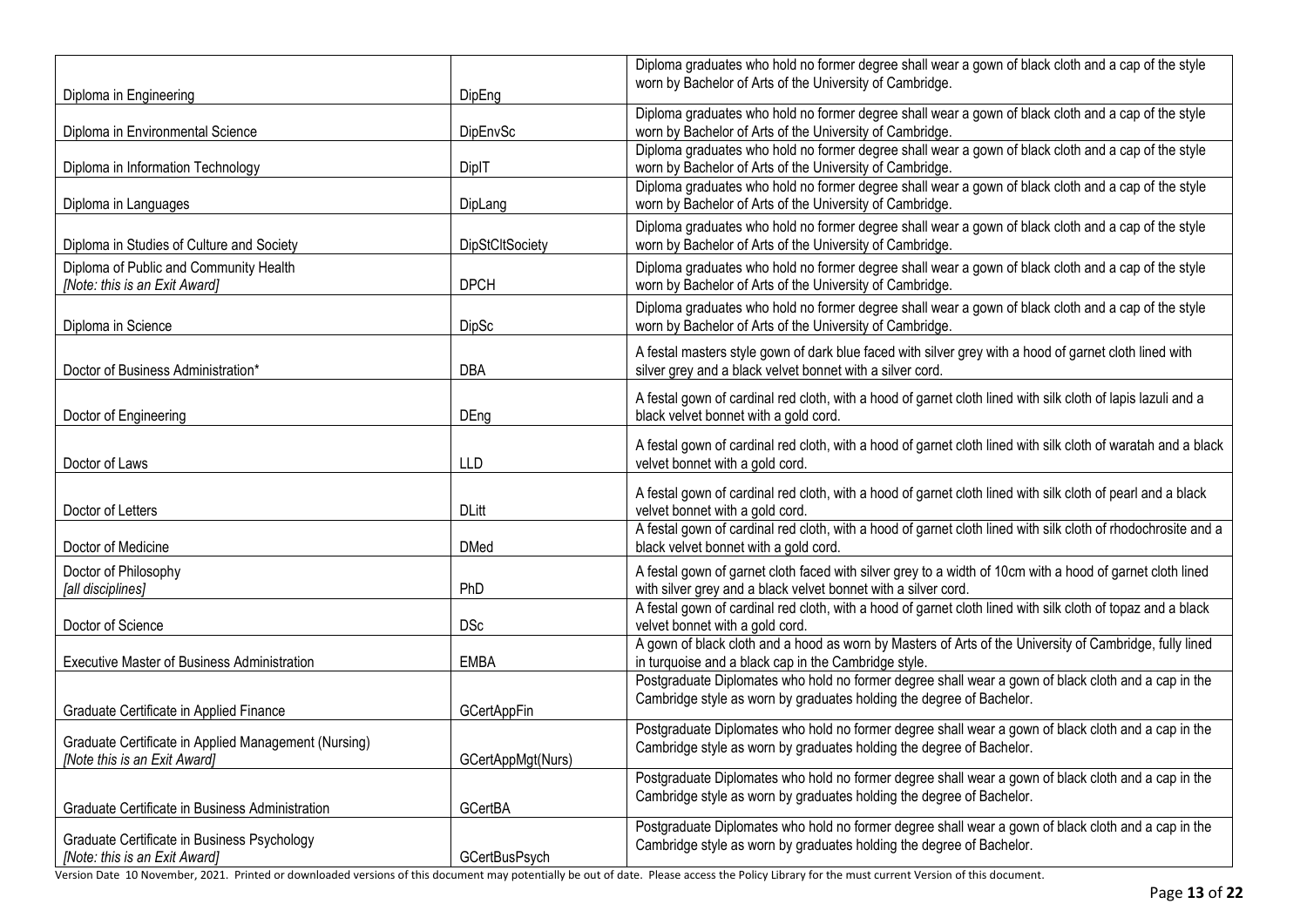|                                                               |                            | Postgraduate Diplomates who hold no former degree shall wear a gown of black cloth and a cap in the<br>Cambridge style as worn by graduates holding the degree of Bachelor. |
|---------------------------------------------------------------|----------------------------|-----------------------------------------------------------------------------------------------------------------------------------------------------------------------------|
| Graduate Certificate in Clinical Epidemiology                 | GCertClinEpid              |                                                                                                                                                                             |
| Graduate Certificate in Clinical Medicine (Leadership and     |                            | Postgraduate Diplomates who hold no former degree shall wear a gown of black cloth and a cap in the                                                                         |
| Management)                                                   |                            | Cambridge style as worn by graduates holding the degree of Bachelor.                                                                                                        |
| [Note: this is an Exit Award]                                 | GCertClinMed(Lead&Mgt)     |                                                                                                                                                                             |
|                                                               |                            | Postgraduate Diplomates who hold no former degree shall wear a gown of black cloth and a cap in the                                                                         |
| Graduate Certificate in Clinical Nursing                      | <b>GCertClinNurs</b>       | Cambridge style as worn by graduates holding the degree of Bachelor.                                                                                                        |
|                                                               |                            | Postgraduate Diplomates who hold no former degree shall wear a gown of black cloth and a cap in the                                                                         |
| Graduate Certificate in Co-operatives Management and          |                            | Cambridge style as worn by graduates holding the degree of Bachelor.                                                                                                        |
| Organisation*                                                 | GCertCoopMgtOrg            |                                                                                                                                                                             |
|                                                               |                            | Postgraduate Diplomates who hold no former degree shall wear a gown of black cloth and a cap in the                                                                         |
|                                                               |                            | Cambridge style as worn by graduates holding the degree of Bachelor.                                                                                                        |
| Graduate Certificate in Creative Industries                   | GCertCInd                  |                                                                                                                                                                             |
|                                                               |                            | Postgraduate Diplomates who hold no former degree shall wear a gown of black cloth and a cap in the                                                                         |
| Graduate Certificate in Custodial Health                      | <b>GCertCustHlth</b>       | Cambridge style as worn by graduates holding the degree of Bachelor.                                                                                                        |
|                                                               |                            | Postgraduate Diplomates who hold no former degree shall wear a gown of black cloth and a cap in the                                                                         |
|                                                               |                            | Cambridge style as worn by graduates holding the degree of Bachelor.                                                                                                        |
| Graduate Certificate in Cyber Security                        | GCCS                       |                                                                                                                                                                             |
|                                                               |                            | Postgraduate Diplomates who hold no former degree shall wear a gown of black cloth and a cap in the                                                                         |
| Graduate Certificate in Data Analytics                        | GCertDA                    | Cambridge style as worn by graduates holding the degree of Bachelor.                                                                                                        |
|                                                               |                            | Postgraduate Diplomates who hold no former degree shall wear a gown of black cloth and a cap in the                                                                         |
|                                                               |                            | Cambridge style as worn by graduates holding the degree of Bachelor.                                                                                                        |
| Graduate Certificate in Data Science                          | GCertDS                    |                                                                                                                                                                             |
|                                                               |                            | Postgraduate Diplomates who hold no former degree shall wear a gown of black cloth and a cap in the                                                                         |
| Graduate Certificate in Digital Media                         | GCertDM                    | Cambridge style as worn by graduates holding the degree of Bachelor.                                                                                                        |
|                                                               |                            |                                                                                                                                                                             |
|                                                               |                            | Postgraduate Diplomates who hold no former degree shall wear a gown of black cloth and a cap in the                                                                         |
| Graduate Certificate in Disaster Risk Reduction*              | <b>GCertDRR</b>            | Cambridge style as worn by graduates holding the degree of Bachelor.                                                                                                        |
|                                                               |                            | Postgraduate Diplomates who hold no former degree shall wear a gown of black cloth and a cap in the                                                                         |
| Graduate Certificate in Early Childhood Disability Support    | GCertECDisSup              | Cambridge style as worn by graduates holding the degree of Bachelor.                                                                                                        |
|                                                               |                            | Postgraduate Diplomates who hold no former degree shall wear a gown of black cloth and a cap in the                                                                         |
| Graduation Certificate in Education                           | GCertEd                    | Cambridge style as worn by graduates holding the degree of Bachelor.                                                                                                        |
|                                                               |                            |                                                                                                                                                                             |
| Graduate Certificate in Energy Studies                        |                            | This is a jointly offered award with the University of Queensland - graduates attend University of                                                                          |
| [Note: this is an Exit Award]                                 | <b>GCertEnergy Studies</b> | Queensland graduate ceremonies                                                                                                                                              |
|                                                               |                            | Postgraduate Diplomates who hold no former degree shall wear a gown of black cloth and a cap in the                                                                         |
| Graduate Certificate in Environmental and Business Management | <b>GCertEBM</b>            | Cambridge style as worn by graduates holding the degree of Bachelor.                                                                                                        |
| Graduate Certificate in Environmental Management and          |                            | Postgraduate Diplomates who hold no former degree shall wear a gown of black cloth and a cap in the                                                                         |
| Sustainability                                                | <b>GCertEMS</b>            | Cambridge style as worn by graduates holding the degree of Bachelor.                                                                                                        |
|                                                               |                            |                                                                                                                                                                             |
| Graduate Certificate in Family Studies*                       | <b>GCertFamStudies</b>     | Postgraduate Diplomates who hold no former degree shall wear a gown of black cloth and a cap in the<br>Cambridge style as worn by graduates holding the degree of Bachelor. |
|                                                               |                            |                                                                                                                                                                             |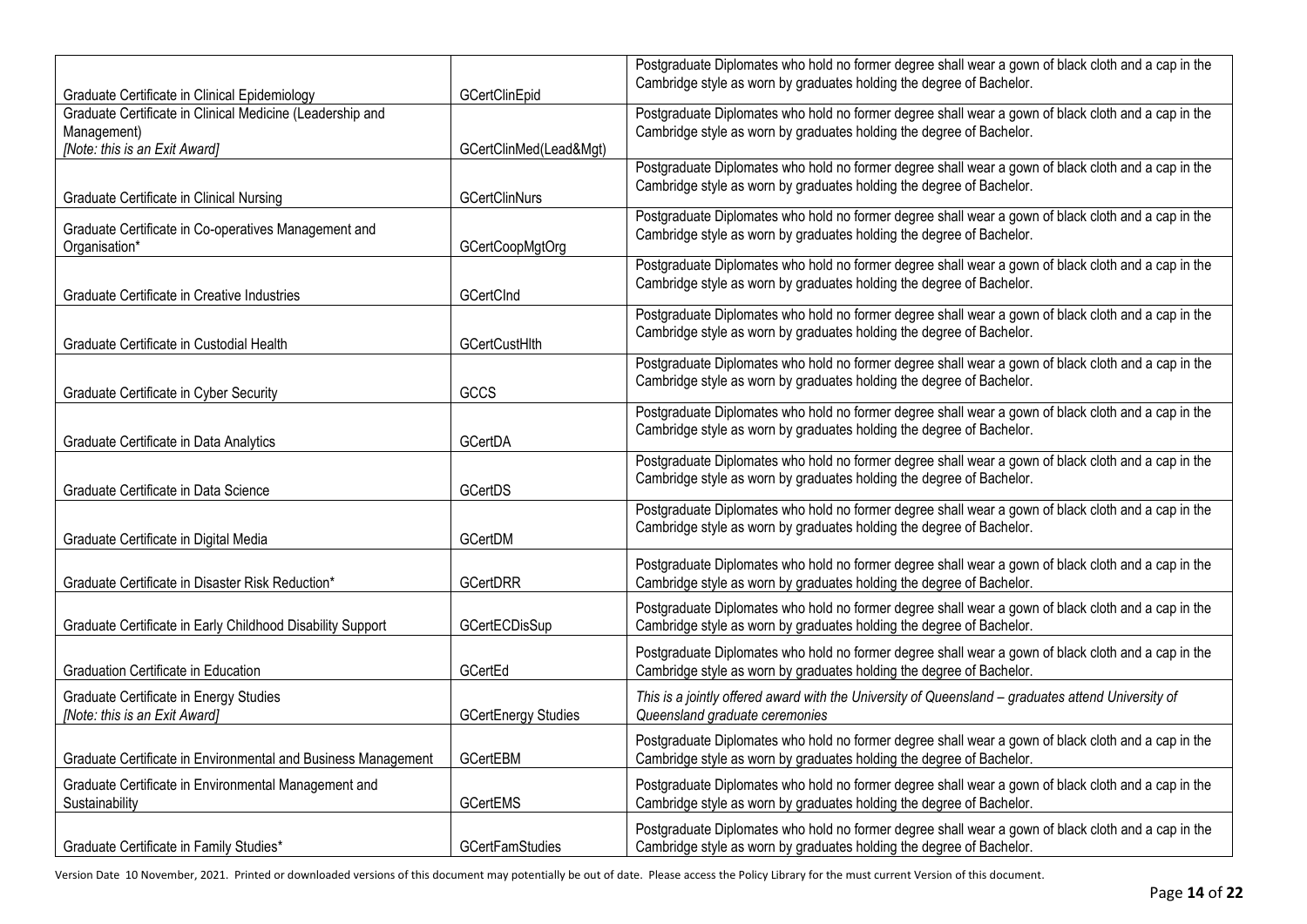| Graduate Certificate in Health Economics, Management and Policy         | GCertHEMP               | Postgraduate Diplomates who hold no former degree shall wear a gown of black cloth and a cap in the<br>Cambridge style as worn by graduates holding the degree of Bachelor. |
|-------------------------------------------------------------------------|-------------------------|-----------------------------------------------------------------------------------------------------------------------------------------------------------------------------|
| Graduate Certificate in Health Science                                  | GCertHithSc             | Postgraduate Diplomates who hold no former degree shall wear a gown of black cloth and a cap in the<br>Cambridge style as worn by graduates holding the degree of Bachelor. |
| Graduate Certificate in Human Resource Management                       | <b>GCertHRM</b>         | Postgraduate Diplomates who hold no former degree shall wear a gown of black cloth and a cap in the<br>Cambridge style as worn by graduates holding the degree of Bachelor. |
| Graduate Certificate in Information Technology                          | GCertIT                 | Postgraduate Diplomates who hold no former degree shall wear a gown of black cloth and a cap in the<br>Cambridge style as worn by graduates holding the degree of Bachelor. |
| Graduate Certificate in Innovation Management and<br>Entrepreneurship*  | GCertInnoMgt&Entre      | Postgraduate Diplomates who hold no former degree shall wear a gown of black cloth and a cap in the<br>Cambridge style as worn by graduates holding the degree of Bachelor. |
| Graduate Certificate in Marketing                                       | GCertMktg               | Postgraduate Diplomates who hold no former degree shall wear a gown of black cloth and a cap in the<br>Cambridge style as worn by graduates holding the degree of Bachelor. |
| Graduate Certificate in Medicines for the Health Professions            | GCertMedHlthProf        | Postgraduate Diplomates who hold no former degree shall wear a gown of black cloth and a cap in the<br>Cambridge style as worn by graduates holding the degree of Bachelor. |
| Graduate Certificate in Midwifery                                       | GCertMid                | Postgraduate Diplomates who hold no former degree shall wear a gown of black cloth and a cap in the<br>Cambridge style as worn by graduates holding the degree of Bachelor. |
| Graduate Certificate in Pollution Impact Assessment*                    | <b>GCertPIAssess</b>    | Postgraduate Diplomates who hold no former degree shall wear a gown of black cloth and a cap in the<br>Cambridge style as worn by graduates holding the degree of Bachelor. |
| Graduate Certificate in Professional Accounting                         | <b>GCertPAc</b>         | Postgraduate Diplomates who hold no former degree shall wear a gown of black cloth and a cap in the<br>Cambridge style as worn by graduates holding the degree of Bachelor. |
| Graduate Certificate in Project Management for the Built<br>Environment | <b>GCertProjMgtBEnv</b> | Postgraduate Diplomates who hold no former degree shall wear a gown of black cloth and a cap in the<br>Cambridge style as worn by graduates holding the degree of Bachelor. |
| Graduate Certificate in Public Health                                   | <b>GCertPH</b>          | Postgraduate Diplomates who hold no former degree shall wear a gown of black cloth and a cap in the<br>Cambridge style as worn by graduates holding the degree of Bachelor. |
| Graduate Certificate in Social Change and Development                   | GCertSCD                | Postgraduate Diplomates who hold no former degree shall wear a gown of black cloth and a cap in the<br>Cambridge style as worn by graduates holding the degree of Bachelor. |
| Graduate Certificate in Spatial Science                                 | GCertSpatialSci         | Postgraduate Diplomates who hold no former degree shall wear a gown of black cloth and a cap in the<br>Cambridge style as worn by graduates holding the degree of Bachelor. |
| Graduate Certificate in Special and Inclusive Support                   | GCertSpecInclSup        | Postgraduate Diplomates who hold no former degree shall wear a gown of black cloth and a cap in the<br>Cambridge style as worn by graduates holding the degree of Bachelor. |
| Graduate Certificate in Studies*                                        | GCertStudies            | Postgraduate Diplomates who hold no former degree shall wear a gown of black cloth and a cap in the<br>Cambridge style as worn by graduates holding the degree of Bachelor. |
| Graduate Certificate in Transformational Leadership in Education        | GCertTLE                | Postgraduate Diplomates who hold no former degree shall wear a gown of black cloth and a cap in the<br>Cambridge style as worn by graduates holding the degree of Bachelor. |
| Graduate Certificate in Workplace Health and Safety                     | <b>GCWHS</b>            | Postgraduate Diplomates who hold no former degree shall wear a gown of black cloth and a cap in the<br>Cambridge style as worn by graduates holding the degree of Bachelor. |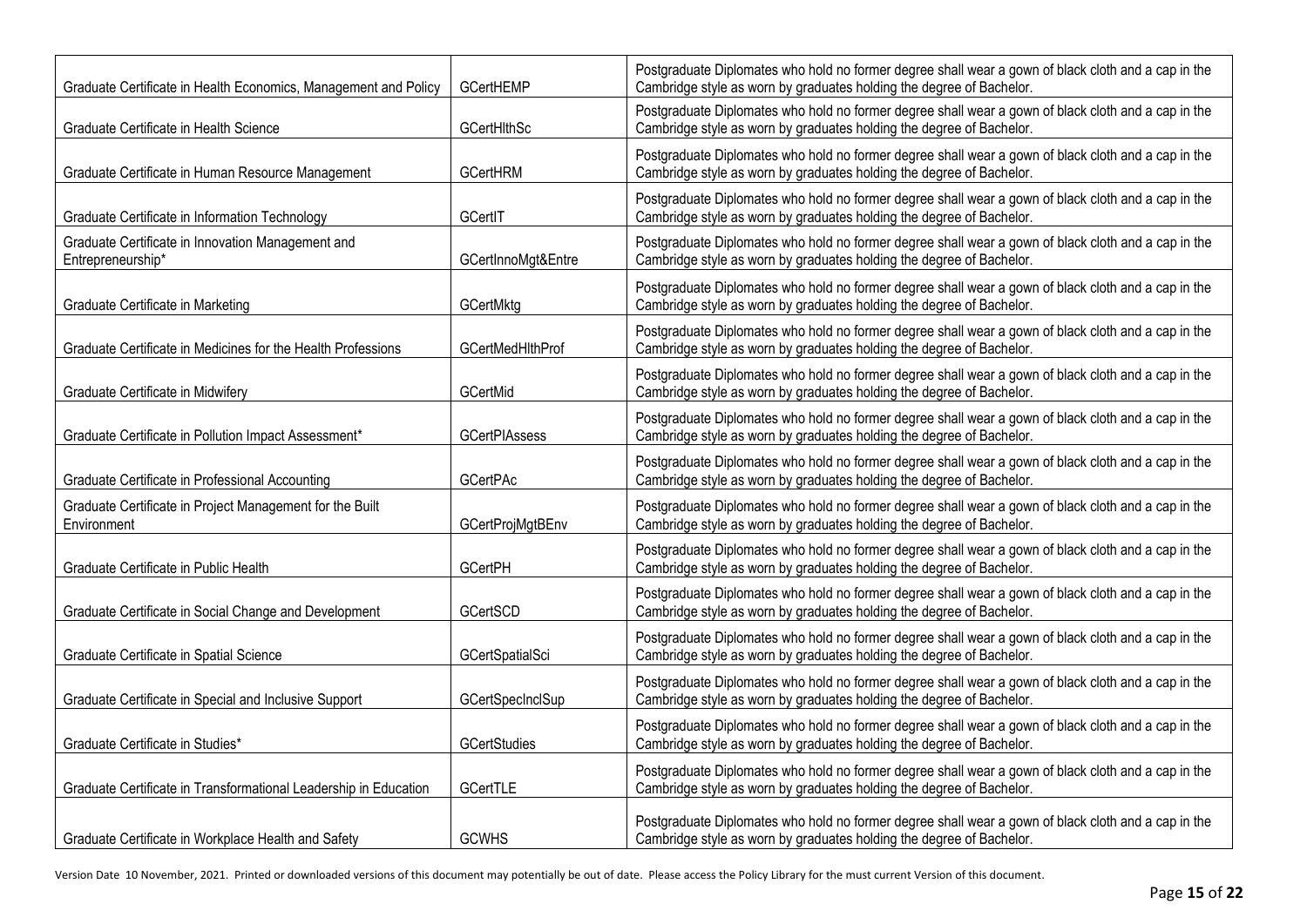| Graduate Diploma in Data Science and Analytics<br>[Note: this is an Exit Award]                       | GDipDSA           | Postgraduate Diplomates who hold no former degree shall wear a gown of black cloth and a cap in the<br>Cambridge style as worn by graduates holding the degree of Bachelor. |
|-------------------------------------------------------------------------------------------------------|-------------------|-----------------------------------------------------------------------------------------------------------------------------------------------------------------------------|
| Graduate Diploma in Education Studies<br>[Note: this is an Exit Award]                                | GDipEdStud        | Postgraduate Diplomates who hold no former degree shall wear a gown of black cloth and a cap in the<br>Cambridge style as worn by graduates holding the degree of Bachelor. |
| Graduate Diploma in Energy Studies<br>[Note: this is an Exit Award]                                   | GDipEnergyStudies | This is a jointly offered award with the University of Queensland - graduates attend University of<br>Queensland graduate ceremonies                                        |
| Graduate Diploma in Environmental Risk Assessment and<br>Remediation<br>[Note: this is an Exit Award] | <b>GDipERAR</b>   | Postgraduate Diplomates who hold no former degree shall wear a gown of black cloth and a cap in the<br>Cambridge style as worn by graduates holding the degree of Bachelor. |
| Graduate Diploma in Exercise and Chronic Disease Management                                           | <b>GCECDM</b>     | Postgraduate Diplomates who hold no former degree shall wear a gown of black cloth and a cap in the<br>Cambridge style as worn by graduates holding the degree of Bachelor. |
| Graduate Diploma in Psychological Science                                                             | GDPsychSci        | Postgraduate Diplomates who hold no former degree shall wear a gown of black cloth and a cap in the<br>Cambridge style as worn by graduates holding the degree of Bachelor. |
| Graduate Diploma in Spatial Science                                                                   | GDSpatialSci      | Postgraduate Diplomates who hold no former degree shall wear a gown of black cloth and a cap in the<br>Cambridge style as worn by graduates holding the degree of Bachelor. |
| Graduate Diploma in Workplace Health and Safety [Note: this is an<br>Exit Award]                      | <b>GDipWHS</b>    | Postgraduate Diplomates who hold no former degree shall wear a gown of black cloth and a cap in the<br>Cambridge style as worn by graduates holding the degree of Bachelor. |
| Juris Doctor/Graduate Diploma in Legal Practice                                                       | JD/GDipLegalPrac  | A gown of black cloth and a hood as worn by Masters of Arts of the University of Cambridge, fully lined<br>in waratah and a black cap in the Cambridge style.               |
| Master of Applied Finance                                                                             | <b>MAppFin</b>    | A gown of black cloth and a hood as worn by Masters of Arts of the University of Cambridge, fully lined<br>in turquoise and a black cap in the Cambridge style.             |
| Master of Applied Linguistics*                                                                        | MAppLing          | A gown of black cloth and a hood as worn by Masters of Arts of the University of Cambridge, fully lined<br>in pearl and a black cap in the Cambridge style.                 |
| Master of Applied Management (Nursing)*                                                               | MAppMgt(Nurs)     | A gown of black cloth and a hood as worn by Masters of Arts of the University of Cambridge, fully lined<br>in international orange and a black cap in the Cambridge style.  |
| Master of Architecture                                                                                | MArch             | A gown of black cloth and a hood as worn by Masters of Arts of the University of Cambridge, fully lined<br>in garnet and a black cap in the Cambridge style.                |
| Master of Aviation Management*                                                                        | MAvMgt            | A gown of black cloth and a hood as worn by Masters of Arts of the University of Cambridge, fully lined<br>in topaz and a black cap in the Cambridge style.                 |
| Master of Business Administration                                                                     | <b>MBA</b>        | A gown of black cloth and a hood as worn by Masters of Arts of the University of Cambridge, fully lined<br>in turquoise and a black cap in the Cambridge style.             |
| Master of Business Administration (Global)                                                            | MBA(Global)       | A gown of black cloth and a hood as worn by Masters of Arts of the University of Cambridge, fully lined<br>in turquoise and a black cap in the Cambridge style.             |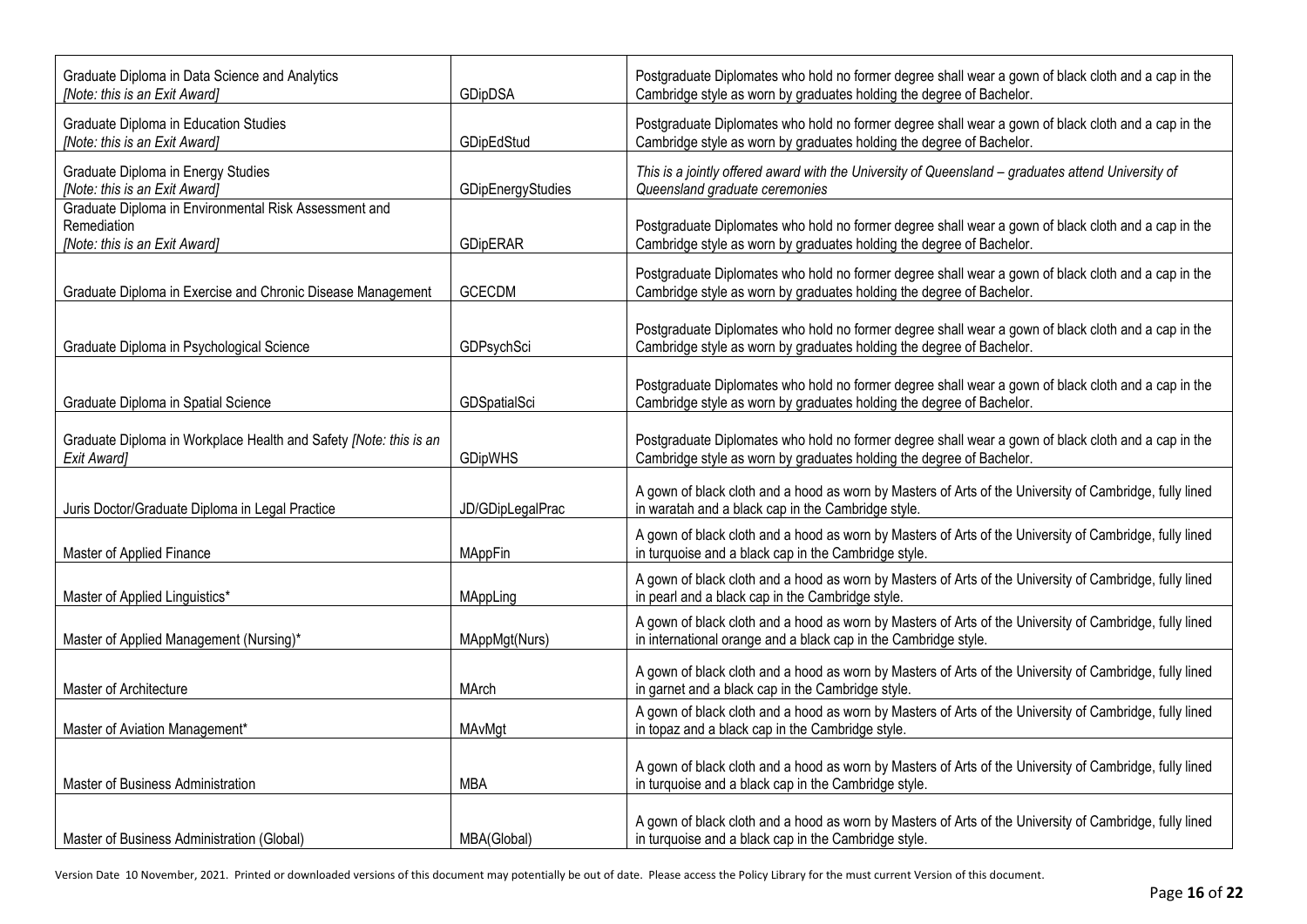| Master of Business Psychology                             | MBusPsych              | A gown of black cloth and a hood as worn by Masters of Arts of the University of Cambridge, fully lined<br>in pearl and a black cap in the Cambridge style.         |
|-----------------------------------------------------------|------------------------|---------------------------------------------------------------------------------------------------------------------------------------------------------------------|
| Master of Clinical Epidemiology                           | <b>MClinEpid</b>       | A gown of black cloth and a hood as worn by Masters of Arts of the University of Cambridge, fully lined<br>in rhodochrosite and a black cap in the Cambridge style  |
| Master of Clinical Medicine (Leadership and Management)   | MClinMed(L&Mgt)        | A gown of black cloth and a hood as worn by Masters of Arts of the University of Cambridge, fully lined<br>in rhodochrosite and a black cap in the Cambridge style. |
| Master of Clinical Psychology                             | MClinPsych             | A gown of black cloth and a hood as worn by Masters of Arts of the University of Cambridge, fully lined<br>in pearl and a black cap in the Cambridge style.         |
| Master of Custodial Health                                | MCustHlth              | A gown of black cloth and a hood as worn by Masters of Arts of the University of Cambridge, fully lined<br>in Rhodochrosite and a black cap in the Cambridge style. |
| Master of Creative Industries                             | <b>MCInd</b>           | A gown of black cloth and a hood as worn by Masters of Arts of the University of Cambridge, fully lined<br>in wattle and a black cap in the Cambridge style.        |
| Master of Cyber Security                                  | <b>MCS</b>             | A gown of black cloth and a hood as worn by Masters of Arts of the University of Cambridge, fully lined<br>in violet and a black cap in the Cambridge style.        |
| Master of Data Science                                    | <b>MDS</b>             | A gown of black cloth and a hood as worn by Masters of Arts of the University of Cambridge, fully lined<br>in topaz and a black cap in the Cambridge style.         |
| Master of Digital Media                                   | MDM                    | A gown of black cloth and a hood as worn by Masters of Arts of the University of Cambridge, fully lined<br>in wattle and a black cap in the Cambridge style.        |
| Master of Disaster Resilience and Sustainable Development | MDR&SusDev             | A gown of black cloth and a hood as worn by Masters of Arts of the University of Cambridge, fully lined<br>in garnet and a black cap in the Cambridge style.        |
| Master of Dispute Resolution                              | <b>MDR</b>             | A gown of black cloth and a hood as worn by Masters of Arts of the University of Cambridge, fully lined<br>in waratah and a black cap in the Cambridge style.       |
| Master of Education                                       | <b>MEd</b>             | A gown of black cloth and a hood as worn by Masters of Arts of the University of Cambridge, fully lined<br>in shamrock and a black cap in the Cambridge style.      |
| Master of Energy Studies                                  | <b>MEnergy Studies</b> | This is a jointly offered award with the University of Queensland - graduates attend University of<br>Queensland graduate ceremonies                                |
| Master of Engineering Management*                         | MEngMgt                | A gown of black cloth and a hood as worn by Masters of Arts of the University of Cambridge, fully lined<br>in lapis lazuli and a black cap in the Cambridge style.  |
| Master of Environmental and Business Management*          | <b>MEBM</b>            | A gown of black cloth and a hood as worn by Masters of Arts of the University of Cambridge, fully lined<br>in topaz and a black cap in the Cambridge style.         |
| Master of Environmental Law                               | MEnvLaw                | A gown of black cloth and a hood as worn by Masters of Arts of the University of Cambridge, fully lined<br>in waratah and a black cap in the Cambridge style.       |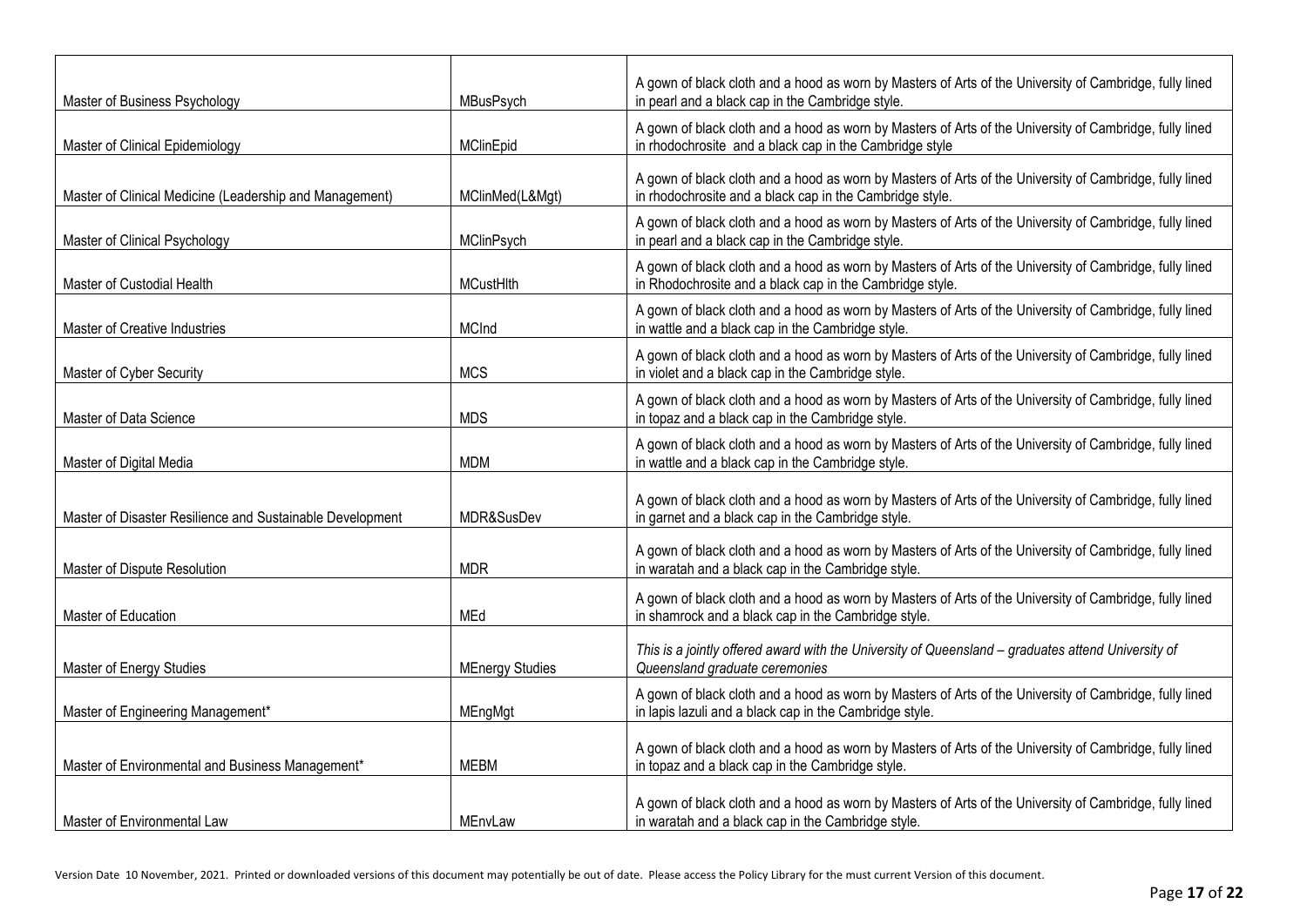| Master of Environmental Management and Sustainability      | <b>MEMS</b>        | A gown of black cloth and a hood as worn by Masters of Arts of the University of Cambridge, fully lined<br>in topaz and a black cap in the Cambridge style.         |
|------------------------------------------------------------|--------------------|---------------------------------------------------------------------------------------------------------------------------------------------------------------------|
| Master of Environmental Risk Assessment and Remediation*   | <b>MERAR</b>       | A gown of black cloth and a hood as worn by Masters of Arts of the University of Cambridge, fully lined<br>in topaz and a black cap in the Cambridge style.         |
| Master of Exercise Physiology                              | <b>MEP</b>         | A gown of black cloth and a hood as worn by Masters of Arts of the University of Cambridge, fully lined<br>in topaz and a black cap in the Cambridge style.         |
| Master of Family Studies*                                  | <b>MFamStudies</b> | A gown of black cloth and a hood as worn by Masters of Arts of the University of Cambridge, fully lined<br>in rhodochrosite and a black cap in the Cambridge style. |
| Master of Health Science*                                  | <b>MHIthSc</b>     | A gown of black cloth and a hood as worn by Masters of Arts of the University of Cambridge, fully lined<br>in rhodochrosite and a black cap in the Cambridge style. |
| Master of Health Economics, Management and Policy          | <b>MHEMP</b>       | A gown of black cloth and a hood as worn by Masters of Arts of the University of Cambridge, fully lined<br>in Turquoise and a black cap in the Cambridge style.     |
| Master of Health Economics, Management and Policy (Global) | MHEMP(Global)      | A gown of black cloth and a hood as worn by Masters of Arts of the University of Cambridge, fully lined<br>in Turquoise and a black cap in the Cambridge style.     |
| Master of Human Resource Management                        | <b>MHRMgt</b>      | A gown of black cloth and a hood as worn by Masters of Arts of the University of Cambridge, fully lined<br>in turquoise and a black cap in the Cambridge style.     |
| Master of Human Resources and Law                          | <b>MHRLaw</b>      | A gown of black cloth and a hood as worn by Masters of Arts of the University of Cambridge, fully lined<br>in waratah and a black cap in the Cambridge style.       |
| Master of Information Technology                           | MIT                | A gown of black cloth and a hood as worn by Masters of Arts of the University of Cambridge, fully lined<br>in violet and a black cap in the Cambridge style.        |
| Master of Innovation Management and Entrepreneurship*      | MInnoMgtEntre      | A gown of black cloth and a hood as worn by Masters of Arts of the University of Cambridge, fully lined<br>in turquoise and a black cap in the Cambridge style.     |
| Master of International Business                           | MIB                | A gown of black cloth and a hood as worn by Masters of Arts of the University of Cambridge, fully lined<br>in turquoise and a black cap in the Cambridge style.     |
| Master of Laws                                             | <b>LLM</b>         | A gown of black cloth and a hood as worn by Masters of Arts of the University of Cambridge, fully lined<br>in waratah and a black cap in the Cambridge style.       |
| Master of Leadership and Management in Education           | <b>MLMEd</b>       | A gown of black cloth and a hood as worn by Masters of Arts of the University of Cambridge, fully lined<br>in shamrock and a black cap in the Cambridge style.      |
| Master of Marketing                                        | <b>MMktg</b>       | A gown of black cloth and a hood as worn by Masters of Arts of the University of Cambridge, fully lined<br>in turquoise and a black cap in the Cambridge style.     |
| Master of Materials Science and Engineering                | MMatSciEng         | A gown of black cloth and a hood as worn by Masters of Arts of the University of Cambridge, fully lined<br>in lapis lazuli and a black cap in the Cambridge style.  |
| <b>Master of Medical Statistics</b>                        | <b>MMedStats</b>   | A gown of black cloth and a hood as worn by Masters of Arts of the University of Cambridge, fully lined<br>in rhodochrosite and a black cap in the Cambridge style. |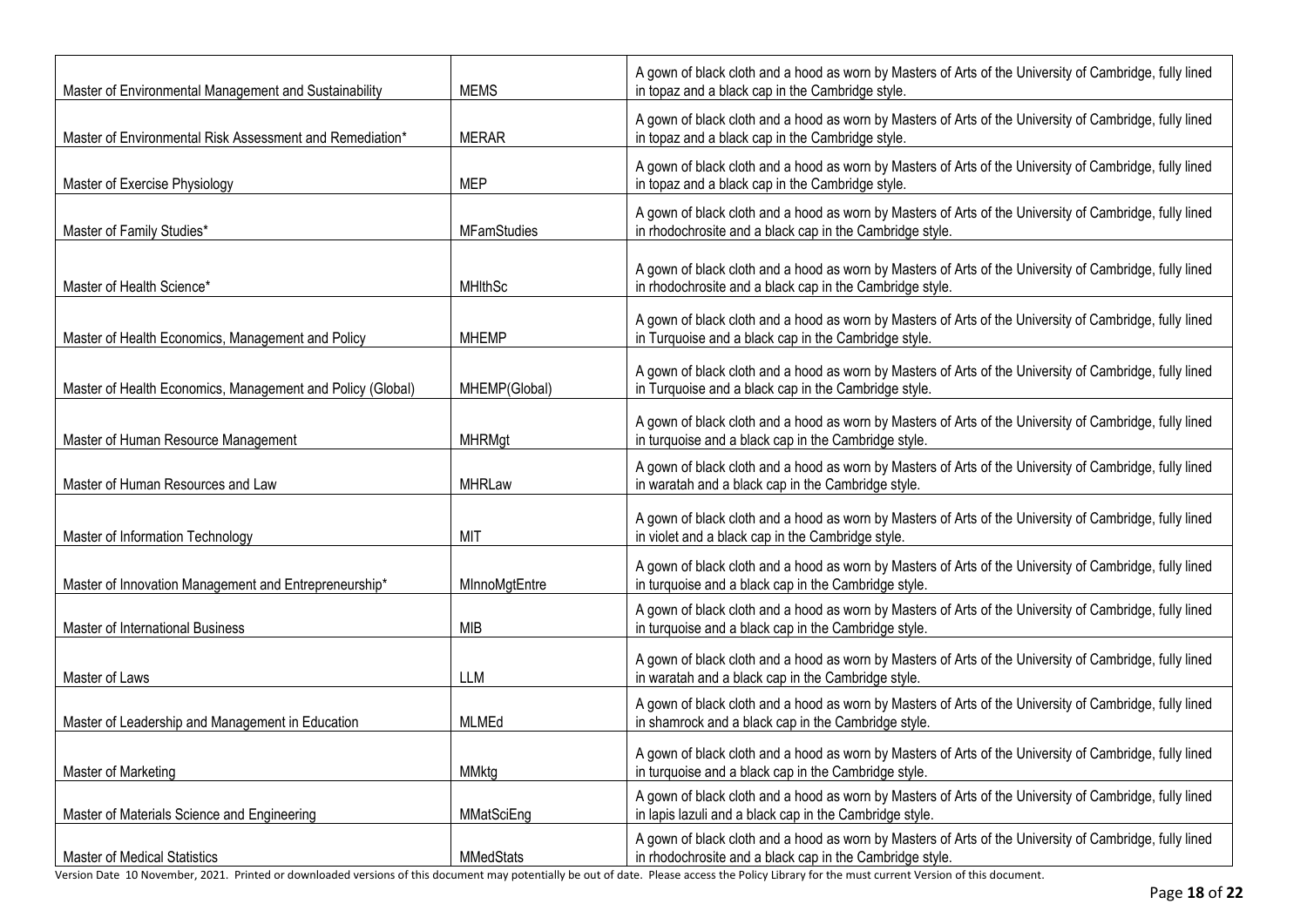| Master of Mental Health Nursing                                              | <b>MMHN</b>        | A gown of black cloth and a hood as worn by Masters of Arts of the University of Cambridge, fully lined<br>in international orange and a black cap in the Cambridge style.                       |
|------------------------------------------------------------------------------|--------------------|--------------------------------------------------------------------------------------------------------------------------------------------------------------------------------------------------|
| Master of Midwifery                                                          | <b>MMid</b>        | A gown of black cloth and a hood as worn by Masters of Arts of the University of Cambridge, fully lined<br>in international orange and a black cap in the Cambridge style.                       |
| Master of Midwifery Studies*                                                 | MMidStud           | A gown of black cloth and a hood as worn by Masters of Arts of the University of Cambridge, fully lined<br>in international orange and a black cap in the Cambridge style.                       |
| Master of Nursing                                                            | <b>MNurs</b>       | A gown of black cloth and a hood as worn by Masters of Arts of the University of Cambridge, fully lined<br>in international orange and a black cap in the Cambridge style.                       |
| Master of Nurse Practitioner                                                 | <b>MNursPrac</b>   | A gown of black cloth and a hood as worn by Masters of Arts of the University of Cambridge, fully lined<br>in international orange and a black cap in the Cambridge style.                       |
| Master of Nursing (Advanced Practice)*                                       | MNurs(AdvPrac)     | A gown of black cloth and a hood as worn by Masters of Arts of the University of Cambridge, fully lined<br>in international orange and a black cap in the Cambridge style.                       |
| Master of Philosophy<br>[all disciplines]                                    | <b>MPhil</b>       | A gown of black cloth and a black cap as worn by Masters of Arts of the University of Cambridge, and a<br>hood as worn by Doctors of Philosophy, namely a hood of garnet lined with silver grey. |
| Master of Professional Accounting                                            | <b>MPAc</b>        | A gown of black cloth and a hood as worn by Masters of Arts of the University of Cambridge, fully lined<br>in turquoise and a black cap in the Cambridge style.                                  |
| Master of Professional Accounting (Advanced)                                 | MPAc(Adv)          | A gown of black cloth and a hood as worn by Masters of Arts of the University of Cambridge, fully lined<br>in turquoise and a black cap in the Cambridge style.                                  |
| Master of Professional Engineering (Chemical)*                               | MPEng(Chem)        | A gown of black cloth and a hood as worn by Masters of Arts of the University of Cambridge, fully lined<br>in lapis lazuli and a black cap in the Cambridge style.                               |
| Master of Professional Engineering (Civil)                                   | MPEng(Civil)       | A gown of black cloth and a hood as worn by Masters of Arts of the University of Cambridge, fully lined<br>in lapis lazuli and a black cap in the Cambridge style.                               |
| Master of Professional Engineering (Computer Systems)*                       | MPEng(CompSys)     | A gown of black cloth and a hood as worn by Masters of Arts of the University of Cambridge, fully lined<br>in lapis lazuli and a black cap in the Cambridge style.                               |
| Master of Professional Engineering (Electrical and Electronic)               | MPEng(Elec&Elect)  | A gown of black cloth and a hood as worn by Masters of Arts of the University of Cambridge, fully lined<br>in lapis lazuli and a black cap in the Cambridge style.                               |
| Master of Professional Engineering (Environmental)*                          | MPEng(Env)         | A gown of black cloth and a hood as worn by Masters of Arts of the University of Cambridge, fully lined<br>in lapis lazuli and a black cap in the Cambridge style.                               |
| Master of Professional Engineering (Geospatial Engineering and<br>Surveying) | MPEng(GeoEng&Surv) | A gown of black cloth and a hood as worn by Masters of Arts of the University of Cambridge, fully lined<br>in lapis lazuli and a black cap in the Cambridge style.                               |
| Master of Professional Engineering (Mechanical)                              | MPEng(Mech)        | A gown of black cloth and a hood as worn by Masters of Arts of the University of Cambridge, fully lined<br>in lapis lazuli and a black cap in the Cambridge style.                               |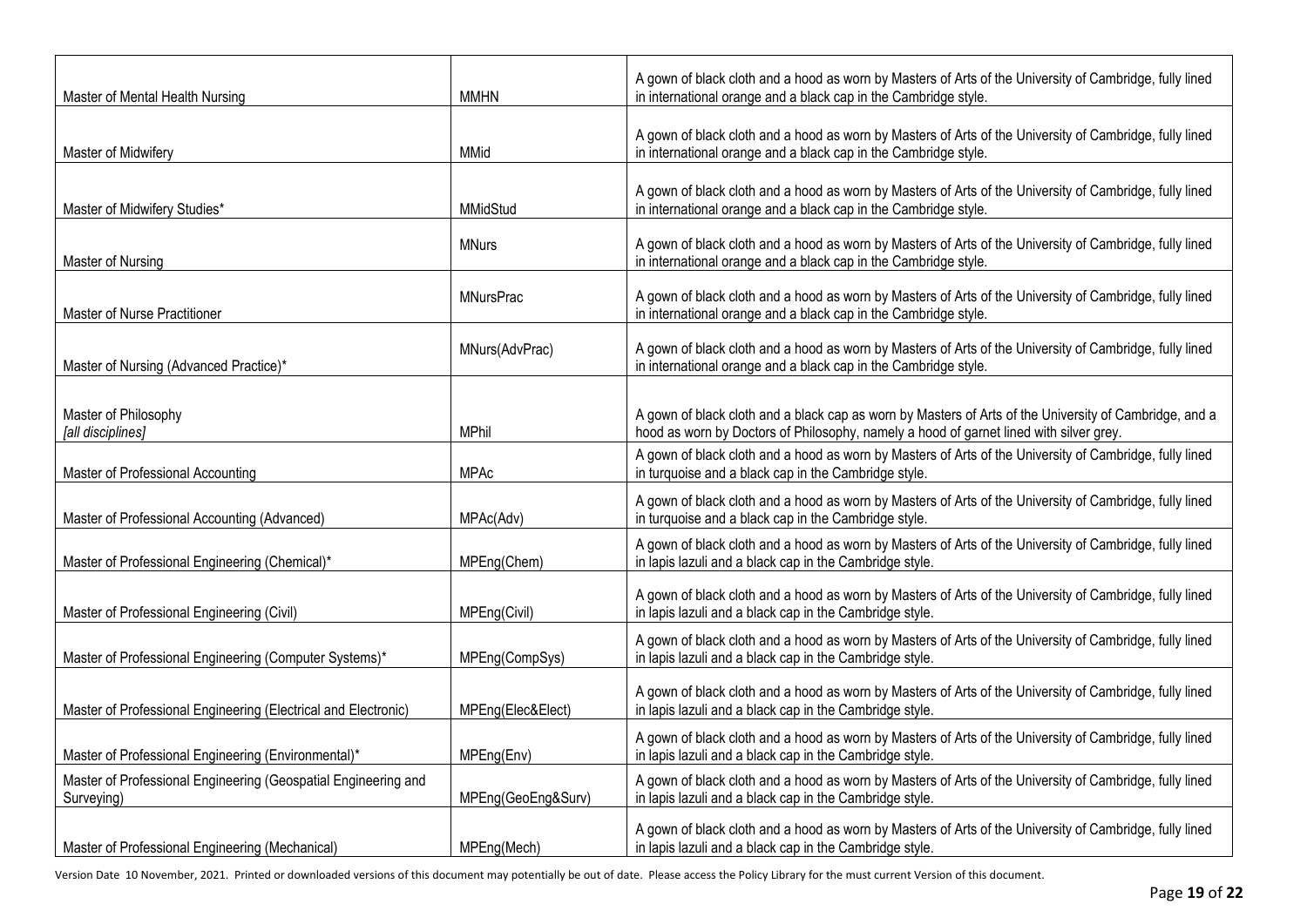| Master of Professional Psychology                                  | MProfPsyc         | A gown of black cloth and a hood as worn by Masters of Arts of the University of Cambridge, fully lined<br>in Pearl and a black cap in the University of Cambridge.               |
|--------------------------------------------------------------------|-------------------|-----------------------------------------------------------------------------------------------------------------------------------------------------------------------------------|
| Master of Project Management for the Built Environment             | MProjMgtBEnv      | A gown of black cloth and a hood as worn by Masters of Arts of the University of Cambridge, fully lined<br>in garnet and a black cap in the Cambridge style.                      |
| Master of Public Health                                            | <b>MPH</b>        | A gown of black cloth and a hood as worn by Masters of Arts of the University of Cambridge, fully lined<br>in rhodochrosite and a black cap in the Cambridge style.               |
| Master of Science (Data Analytics)                                 | MSci(DA)          | A gown of black cloth and a hood as worn by Masters of Arts of the University of Cambridge, fully lined<br>in topaz and a black cap in the Cambridge style.                       |
| Master of Screen Business                                          | <b>MSB</b>        | A gown of black cloth and a hood as worn by Masters of Arts of the University of Cambridge, fully lined<br>in wattle and a black cap in the Cambridge style.                      |
| Master of Social Change and Development                            | <b>MSCD</b>       | A gown of black cloth and a hood as worn by Masters of Arts of the University of Cambridge, fully lined<br>in pearl and a black cap in the Cambridge style.                       |
| Master of Special and Inclusive Education                          | MSpecInclEd       | A gown of black cloth and a hood as worn by Masters of Arts of the University of Cambridge, fully lined<br>in shamrock and a black cap in the Cambridge style.                    |
| Master of Studies*                                                 | <b>MStudies</b>   | A gown of black cloth and a hood as worn by Masters of Arts of the University of Cambridge, fully lined<br>in pearl and a black cap in the Cambridge style.                       |
| Master of Teaching                                                 | <b>MTeach</b>     | A gown of black cloth and a hood as worn by Masters of Arts of the University of Cambridge, fully lined<br>in shamrock and a black cap in the Cambridge style.                    |
| Master of Teaching (Primary Studies)                               | MTeach(PrimStud)  | A gown of black cloth and a hood as worn by Masters of Arts of the University of Cambridge, fully lined<br>in shamrock and a black cap in the Cambridge style.                    |
| Master of Teaching (Secondary Studies)                             | MTeach(SecStud)   | A gown of black cloth and a hood as worn by Masters of Arts of the University of Cambridge, fully lined<br>in shamrock and a black cap in the Cambridge style.                    |
| Master of Translation Studies                                      | <b>MTS</b>        | A gown of black cloth and a hood as worn by Masters of Arts of the University of Cambridge, fully lined<br>in Pearl and a black cap in the Cambridge style.                       |
| Master of Traumatology                                             | <b>MTrauma</b>    | A gown of black cloth and a hood as worn by Masters of Arts of the University of Cambridge, fully lined<br>in rhodochrosite and a black cap in the Cambridge style.               |
| Master of Workplace Health and Safety                              | <b>MWHS</b>       | A gown of black cloth and a hood as worn by Masters of Arts of the University of Cambridge, fully lined<br>in rhodochrosite and a black cap in the Cambridge style.               |
| Newstep*                                                           |                   | A gown of black cloth in the Cambridge style as worn by Graduates holding the degree of Bachelor.                                                                                 |
| Open Foundation                                                    |                   | A gown of black cloth in the Cambridge style as worn by Graduates holding the degree of Bachelor.                                                                                 |
| Undergraduate Certificate in Construction Business Administration* | <b>UCertConBA</b> | Undergraduate Certificate graduates who hold no former degree shall wear a gown of black cloth and a<br>cap of the style worn by Bachelor of Arts of the University of Cambridge. |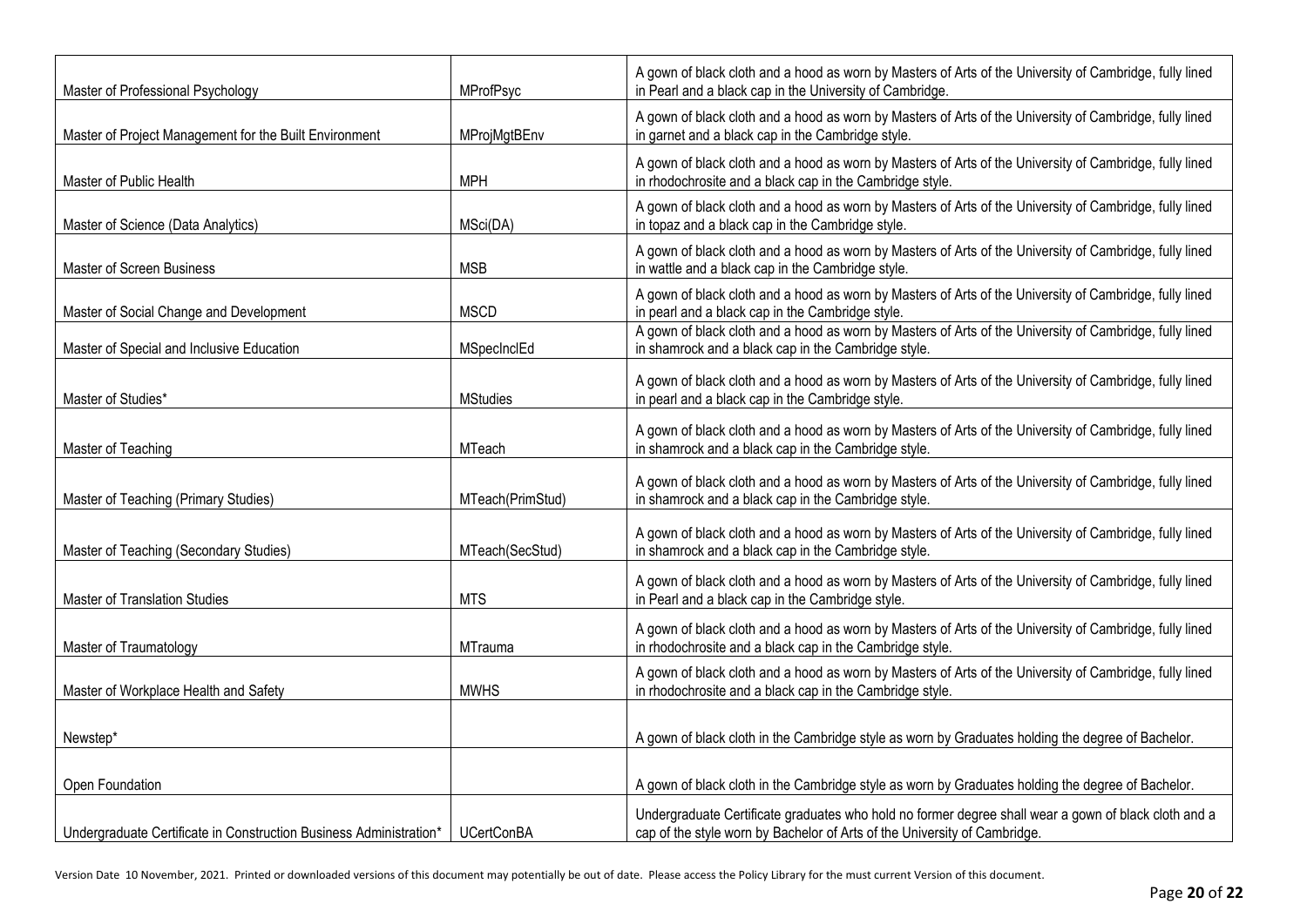| Undergraduate Certificate in Construction Business Planning*                | <b>UCertConBP</b>           | Undergraduate Certificate graduates who hold no former degree shall wear a gown of black cloth and a<br>cap of the style worn by Bachelor of Arts of the University of Cambridge. |
|-----------------------------------------------------------------------------|-----------------------------|-----------------------------------------------------------------------------------------------------------------------------------------------------------------------------------|
| Undergraduate Certificate in Construction Communication and<br>Compliance*  | <b>UCertConCC</b>           | Undergraduate Certificate graduates who hold no former degree shall wear a gown of black cloth and a<br>cap of the style worn by Bachelor of Arts of the University of Cambridge. |
| Undergraduate Certificate in Construction Management                        | <b>UCertConMgt</b>          | Undergraduate Certificate graduates who hold no former degree shall wear a gown of black cloth and a<br>cap of the style worn by Bachelor of Arts of the University of Cambridge. |
| Undergraduate Certificate in Criminology and Human Services                 | <b>UCertCrimHuvSvc</b>      | Undergraduate Certificate graduates who hold no former degree shall wear a gown of black cloth and a<br>cap of the style worn by Bachelor of Arts of the University of Cambridge. |
| Undergraduate Certificate in Early Childhood Disability Support*            | <b>UCertECDisSup</b>        | Undergraduate Certificate graduates who hold no former degree shall wear a gown of black cloth and a<br>cap of the style worn by Bachelor of Arts of the University of Cambridge. |
| Undergraduate Certificate in Engineering                                    | <b>UCertEng</b>             | Undergraduate Certificate graduates who hold no former degree shall wear a gown of black cloth and a<br>cap of the style worn by Bachelor of Arts of the University of Cambridge. |
| Undergraduate Certificate in Environmental Studies                          | <b>UCertEnviroStud</b>      | Undergraduate Certificate graduates who hold no former degree shall wear a gown of black cloth and a<br>cap of the style worn by Bachelor of Arts of the University of Cambridge. |
| Undergraduate Certificate in Foreign Languages and International<br>Studies | <b>UCertFrgnLangIntStud</b> | Undergraduate Certificate graduates who hold no former degree shall wear a gown of black cloth and a<br>cap of the style worn by Bachelor of Arts of the University of Cambridge. |
| Undergraduate Certificate in Foreign Languages - Japanese and<br>French*    | UCertFrgnLang               | Undergraduate Certificate graduates who hold no former degree shall wear a gown of black cloth and a<br>cap of the style worn by Bachelor of Arts of the University of Cambridge. |
| Undergraduate Certificate in Health*                                        | UCertHith                   | Undergraduate Certificate graduates who hold no former degree shall wear a gown of black cloth and a<br>cap of the style worn by Bachelor of Arts of the University of Cambridge. |
| Undergraduate Certificate in Health and Welfare                             | <b>UCertHithW</b>           | Undergraduate Certificate graduates who hold no former degree shall wear a gown of black cloth and a<br>cap of the style worn by Bachelor of Arts of the University of Cambridge. |
| Undergraduate Certificate in Information Technology                         | UCertIT                     | Undergraduate Certificate graduates who hold no former degree shall wear a gown of black cloth and a<br>cap of the style worn by Bachelor of Arts of the University of Cambridge. |
| Undergraduate Certificate in Preparation for Nursing Studies                | <b>UCertPrepNursStud</b>    | Undergraduate Certificate graduates who hold no former degree shall wear a gown of black cloth and a<br>cap of the style worn by Bachelor of Arts of the University of Cambridge. |
| Undergraduate Certificate in Special and Inclusive Support*                 | <b>UCertSpecInclSup</b>     | Undergraduate Certificate graduates who hold no former degree shall wear a gown of black cloth and a<br>cap of the style worn by Bachelor of Arts of the University of Cambridge. |
| Undergraduate Certificate in Special and Inclusive Support in<br>Education  | <b>UCertSpedInclSupEd</b>   | Undergraduate Certificate graduates who hold no former degree shall wear a gown of black cloth and a<br>cap of the style worn by Bachelor of Arts of the University of Cambridge. |
| Undergraduate Certificate in Teacher Preparation                            | <b>UCertTeachPrep</b>       | Undergraduate Certificate graduates who hold no former degree shall wear a gown of black cloth and a<br>cap of the style worn by Bachelor of Arts of the University of Cambridge. |
| Undergraduate Cert in Working with Indigenous Communities in<br>Health*     | <b>UCertWIndigCHC</b>       | Undergraduate Certificate graduates who hold no former degree shall wear a gown of black cloth and a<br>cap of the style worn by Bachelor of Arts of the University of Cambridge. |